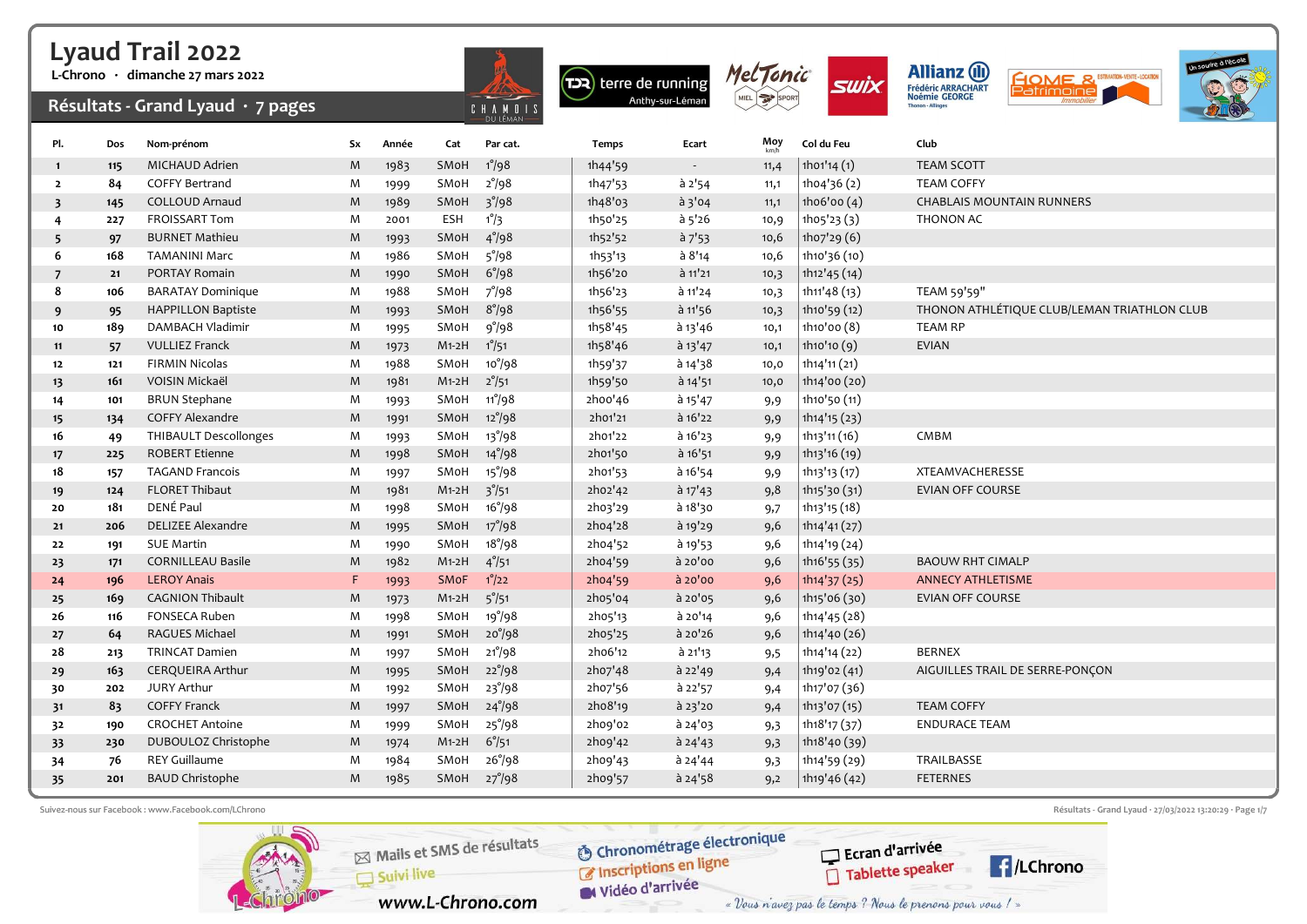| PI. | Dos            | Nom-prénom                       | Sx          | Année | Cat        | Par cat.        | <b>Temps</b> | Ecart           | $Moy$ <sub>km/h</sub> | Col du Feu   | Club                             |
|-----|----------------|----------------------------------|-------------|-------|------------|-----------------|--------------|-----------------|-----------------------|--------------|----------------------------------|
| 36  | 233            | <b>FAILLON Franck</b>            | M           | 1990  | SMoH       | $28^{\circ}/98$ | 2h10'16      | $a$ 25'17       | 9,2                   | 1h18'59(40)  | <b>CHABLAIS MOUNTAIN RUNNERS</b> |
| 37  | 137            | <b>HEVIN Baptiste</b>            | $M_{\odot}$ | 1987  | SMoH       | 29°/98          | 2h11'14      | $a$ 26'15       | 9,1                   | 1h16'29(33)  |                                  |
| 38  | 159            | <b>LAFAYE Celine</b>             | F.          | 1981  | $M1-2F$    | $1^{\circ}/11$  | 2h11'26      | $a$ 26'27       | 9,1                   | 1h16'53 (34) | <b>ALE</b>                       |
| 39  | 217            | <b>FARINA Gilles</b>             | M           | 1959  | $M5+H$     | $1^{\circ}/16$  | 2h12'13      | $a$ 27'14       | 9,1                   | 1h21'44 (53) | <b>FAUCIGNY ATHLÉTIC CLUB</b>    |
| 40  | 47             | <b>BAUD GENIAUX Jean Charles</b> | M           | 1983  | SMoH       | 30°/98          | 2h12'17      | $a$ 27'18       | 9,1                   | 1ho8'50(7)   |                                  |
| 41  | 245            | <b>GERDEAUX Vincent</b>          | M           | 1980  | $M1-2H$    | $7^{\circ}/51$  | 2h12'37      | $a$ 27'38       | 9,1                   | 1h15'49(32)  |                                  |
| 42  | 44             | MOUILLE Stéphane                 | M           | 1970  | $M_3-4H$   | $1^{\circ}/27$  | 2h12'59      | à 28'00         | 9,0                   | 1h21'07(49)  |                                  |
| 43  | 32             | <b>JACQUARD Cyril</b>            | M           | 1982  | $M1-2H$    | $8^{\circ}/51$  | 2h13'25      | $a$ 28'26       | 9,0                   | 1h18'33 (38) | FAUCIGNY ATHLÉTIC CLUB CLUSES    |
| 44  | 241            | <b>BIDAL Brice</b>               | M           | 1989  | SMoH       | 31°/98          | 2h13'30      | à 28'31         | 9,0                   | 1h20'55 (47) |                                  |
| 45  | 165            | <b>HERVOUET Arthur</b>           | M           | 1993  | SMoH       | $32^{o}/98$     | 2h13'36      | $a^{28'37}$     | 9,0                   | 1h21'24(51)  |                                  |
| 46  | 96             | DEVAUX Tanguy                    | M           | 1999  | SMoH       | 33°/98          | 2h13'47      | a 28'48         | 9,0                   | 1h20'25 (43) |                                  |
| 47  | 94             | <b>GUILLOT Steevens</b>          | M           | 1982  | $M1-2H$    | 9°/51           | 2h14'10      | à 29'11         | 8,9                   | 1h21'37 (52) |                                  |
| 48  | 92             | <b>GUENICHOT Killian</b>         | M           | 1992  | SMoH       | 34°/98          | 2h14'18      | à 29'19         | 8,9                   | 1h23'55 (64) |                                  |
| 49  | 177            | <b>MARTHINET Anthony</b>         | M           | 1983  | SMoH       | 35°/98          | 2h15'03      | $a$ 30'04       | 8,9                   | 1h23'19 (59) | LES DIOTS DU TRAIL               |
| 50  | 221            | <b>GLADY Grégory</b>             | M           | 1984  | SMoH       | 36°/98          | 2h15'03      | à 30'04         | 8,9                   | 1h23'11 (57) |                                  |
| 51  | 135            | <b>COUPET Corentin</b>           | M           | 1995  | SMoH       | $37^{\circ}/98$ | 2h15'14      | $a$ 30'15       | 8,9                   | 1h22'38 (56) | <b>EVIAN OFF COURSE</b>          |
| 52  | 123            | <b>BONNARDEL Mylène</b>          | F           | 1985  | SMoF       | $2^{\circ}/22$  | 2h15'15      | à 30'16         | 8,9                   | 1h24'19 (66) | <b>EVIAN OFF COURSE</b>          |
| 53  | 22             | <b>NGUYEN Marvin</b>             | M           | 1987  | SMoH       | 38°/98          | 2h15'32      | $a$ 30'33       | 8,9                   | 1h21'47 (54) |                                  |
| 54  | 73             | PINGET Yoann                     | M           | 1993  | SMoH       | 39°/98          | 2h15'35      | à 30'36         | 8,9                   | 1h20'42 (46) |                                  |
| 55  | 8              | <b>IVANIC Guillaume</b>          | M           | 1994  | SMoH       | $40^{o}/98$     | 2h15'43      | $a$ 30'44       | 8,8                   | 1h21'16 (50) | LES FOULÉES CHABLAISIENNES       |
| 56  | 209            | <b>DETRAZ Clément</b>            | M           | 1997  | SMoH       | $41^{\circ}/98$ | 2h15'48      | à 30'49         | 8,8                   | 1h24'05 (65) |                                  |
| 57  | 48             | <b>COLLOUD Yves</b>              | M           | 1964  | $M_3-4H$   | $2^{\circ}/27$  | 2h16'43      | $a$ 31'44       | 8,8                   | 1h23'12 (58) | <b>EVIAN OFF COURSE</b>          |
| 58  | 186            | ROCHET Timothe                   | M           | 1990  | SMoH       | $42^{\circ}/98$ | 2h17'05      | à 32'06         | 8,8                   | 1h23'26 (61) |                                  |
| 59  | 125            | <b>RODET Kevin</b>               | M           | 1988  | SMoH       | $43^{\circ}/98$ | 2h17'09      | à 32'10         | 8,8                   | 1h20'57(48)  |                                  |
| 60  | 90             | <b>LANGLIN Tom</b>               | M           | 1998  | SMoH       | 44°/98          | 2h17'27      | à 32'28         | 8,7                   | 1h22'31 (55) |                                  |
| 61  | 144            | <b>MEYNET-MEUNIER Simon</b>      | M           | 1986  | SMoH       | $45^{\circ}/98$ | 2h17'52      | $a$ 32'53       | 8,7                   | 1h24'24 (68) | <b>CHABLAIS MOUNTAIN RUNNERS</b> |
| 62  | 143            | PAOLY Lucas                      | M           | 2002  | <b>ESH</b> | $2^{\circ}/3$   | 2h18'02      | à 33'03         | 8,7                   | 1h23'21(60)  | <b>FEAR</b>                      |
| 63  | 129            | <b>CHEVROLLIER Philippe</b>      | M           | 1977  | $M1-2H$    | $10^{9}/51$     | 2h18'14      | $\hat{a}$ 33'15 | 8,7                   | 1h20'27 (44) |                                  |
| 64  | $\overline{2}$ | RODRIGUES Lionel                 | M           | 1982  | M1-2H      | $11^{\circ}/51$ | 2h18'42      | à 33'43         | 8,7                   | 1h26'04 (75) | LATTY'M FOULÉE                   |
| 65  | 151            | <b>BENTIVEGNA Jeremy</b>         | M           | 1992  | SMoH       | 46°/98          | 2h18'56      | $\hat{a}$ 33'57 | 8,6                   | 1h20'38 (45) |                                  |
| 66  | 220            | <b>MARTIN BOIMOND Nicolas</b>    | M           | 1975  | $M1-2H$    | $12^{\circ}/51$ | 2h19'46      | à 34'47         | 8,6                   | 1h23'53 (63) | TRISALÈVE                        |
| 67  | 27             | <b>MOREAU Guillaume</b>          | M           | 1980  | $M1-2H$    | $13^{\circ}/51$ | 2h20'34      | $a$ 35'35       | 8,5                   | 1h24'36 (70) | <b>THONON AC</b>                 |
| 68  | 170            | <b>FORESTIER Nicolas</b>         | M           | 1976  | $M1-2H$    | $14^{\circ}/51$ | 2h20'48      | a35'49          | 8,5                   | 1h23'29 (62) | <b>FAMILY FUN TRAIL</b>          |
| 69  | 235            | <b>TEXERAUD Jerome</b>           | M           | 1979  | $M1-2H$    | $15^{\circ}/51$ | 2h21'12      | à 36'13         | 8,5                   | 1h24'20 (67) |                                  |
| 70  | 24             | HUARD Jérôme                     | M           | 1977  | $M1-2H$    | $16^{\circ}/51$ | 2h21'30      | à 36'31         | 8,5                   | 1h28'18 (90) | TAC / LEMAN TRIATHLON            |
| 71  | 67             | <b>BRUNET Sylvain</b>            | M           | 1982  | $M1-2H$    | $17^{\circ}/51$ | 2h21'43      | à 36'44         | 8,5                   | 1h26'24 (78) |                                  |
| 72  | 17             | <b>HARDIVILLE Pascal</b>         | M           | 1964  | $M_3-4H$   | $3^{\circ}/27$  | 2h22'17      | $a$ 37'18       | 8,4                   | 1h24'26 (69) | <b>EVIAN OFF COURSE</b>          |
| 73  | 85             | <b>BOYER Eric</b>                | M           | 1985  | SMoH       | $47^{\circ}/98$ | 2h22'20      | $\hat{a}$ 37'21 | 8,4                   | 1h26'30(79)  |                                  |
| 74  | 70             | <b>COLIN Emmanuel</b>            | M           | 1976  | $M1-2H$    | $18^{\circ}/51$ | 2h22'55      | à 37'56         | 8,4                   | 1h27'00(83)  | <b>EVIAN OFF COURSE</b>          |
| 75  | 86             | L'AMINOT Yann                    | M           | 1972  | $M_3-4H$   | $4^{\circ}/27$  | 2h23'15      | $a$ 38'16       | 8,4                   | 1h28'06 (88) | LÉMAN TRIATHLON CLUB             |
|     |                |                                  |             |       |            |                 |              |                 |                       |              |                                  |



**E**/LChrono



**S** Chronométrage électronique l'inscriptions de « Vous n'avez pas le temps ? Nous le prenons pour vous ! »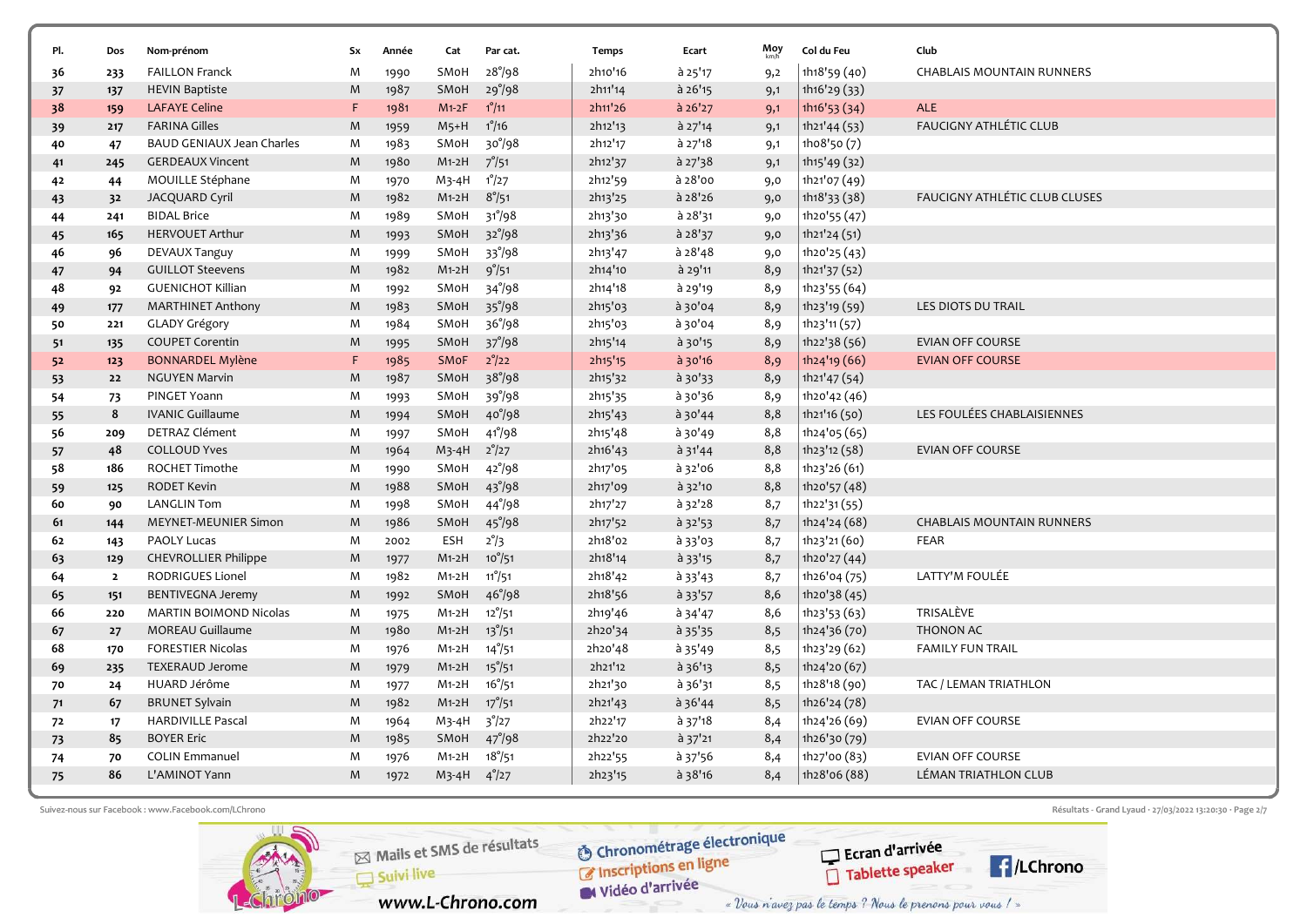| PI.             | Dos   | Nom-prénom                   | Sx          | Année | Cat      | Par cat.            | Temps   | Ecart           | Moy<br>km/h | Col du Feu    | Club                                     |
|-----------------|-------|------------------------------|-------------|-------|----------|---------------------|---------|-----------------|-------------|---------------|------------------------------------------|
| 76              | 167   | PIAZZA Sylvain               | M           | 1972  | M3-4H    | 5°/27               | 2h23'21 | à 38'22         | 8,4         | 1h27'25 (85)  | <b>LES VOROSSES</b>                      |
| 77              | 42    | MOZET Félix                  | M           | 1993  | SMoH     | 48°/98              | 2h23'41 | a38'42          | 8,4         | 1h28'11 (89)  |                                          |
| 78              | 114   | <b>TISSIER Sylvestre</b>     | M           | 1977  | $M1-2H$  | 19 <sup>°</sup> /51 | 2h23'44 | $a$ 38'45       | 8,4         | 1h26'59 (82)  |                                          |
| 79              | 218   | <b>DETRAZ Urbain</b>         | M           | 1965  | $M_3-4H$ | $6^{\circ}/27$      | 2h23'48 | à 38'49         | 8,3         | 1h29'05 (95)  | CHARMOISY                                |
| 80              | 88    | <b>BARNEOUD Manon</b>        | F           | 1988  | SMoF     | $3^{\circ}/22$      | 2h24'40 | $a$ 39'41       | 8,3         | 1h28'36 (91)  |                                          |
| 81              | 99    | <b>BONSIGNORE Frédéric</b>   | M           | 1975  | $M1-2H$  | $20^{\circ}/51$     | 2h24'52 | $a$ 39'53       | 8,3         | 1h25'13 (73)  | <b>ZOMBIRUNNER</b>                       |
| 82              | 226   | <b>BRUN Christophe</b>       | M           | 1986  | SMoH     | 49°/98              | 2h25'08 | à 40'09         | 8,3         | 1h25'06 (72)  | <b>TRAIL BERNIN</b>                      |
| 83              | 251   | <b>LONGERET Maxime</b>       | M           | 1993  | SMoH     | 50°/98              | 2h25'19 | à 40'20         | 8,3         | 1h27'13 (84)  |                                          |
| 84              | 128   | <b>BASTIEN Cédric</b>        | M           | 1979  | $M1-2H$  | $21^{\circ}/51$     | 2h25'31 | à 40'32         | 8,3         | 1h26'54 (81)  |                                          |
| 85              | 11    | <b>MARTINS Cyril</b>         | M           | 1978  | $M1-2H$  | $22^{\circ}/51$     | 2h25'38 | à 40'39         | 8,2         | 1h26'15 (77)  | <b>EVIAN OFF COURSE</b>                  |
| 86              | 236   | <b>GUILBERT Maxime</b>       | M           | 1984  | SMoH     | $51^{9}/98$         | 2h25'39 | à 40'40         | 8,2         | 1h26'08 (76)  |                                          |
| 87              | 155   | JOUBERT Alexandre            | M           | 1990  | SMoH     | 52°/98              | 2h26'29 | à 41'30         | 8,2         | 1h27'36 (86)  | <b>MICKEY</b>                            |
| 88              | $122$ | STANISZEWSKI Laura           | F           | 1990  | SMoF     | $4^{\circ}/22$      | 2h27'00 | $a$ 42'01       | 8,2         | 1h26'49 (80)  | TRISALÈVE                                |
| 89              | 149   | <b>CHARPIGNY Jeremy</b>      | M           | 1992  | SMoH     | 53°/98              | 2h27'19 | $a$ 42'20       | 8,2         | 1h07'23(5)    |                                          |
| 90              | 182   | <b>RENCK Patrick</b>         | M           | 1968  | M3-4H    | $7^\circ/27$        | 2h27'20 | à 42'21         | 8,1         | 1h27'49 (87)  |                                          |
| 91              | 216   | SOULEIMANI Ismael            | M           | 1989  | SMoH     | 54°/98              | 2h27'28 | $a$ 42'29       | 8,1         | 1h28'49 (92)  |                                          |
| 92              | 62    | <b>HARDELIN Olivier</b>      | M           | 1995  | SMoH     | 55°/98              | 2h27'31 | à 42'32         | 8,1         | 1h30'15 (102) |                                          |
| 93              | 150   | <b>GEVREY Estelle</b>        | F           | 1993  | SMoF     | $5^{\circ}/22$      | 2h27'53 | à 42'54         | 8,1         | 1h29'00 (93)  | <b>FAUCIGNY ATHLETIC CLUB</b>            |
| 94              | 102   | FERNÁNDEZ RICO Francisco     | M           | 1977  | $M1-2H$  | $23^{\circ}/51$     | 2h28'15 | à 43'16         | 8,1         | 1h24'59 (71)  | <b>NAVIA</b>                             |
| 95              | 166   | <b>FAVRE-VICTOIRE Louis</b>  | M           | 1960  | $M5+H$   | $2^\circ/16$        | 2h28'34 | $a$ 43'35       | 8,1         | 1h29'04 (94)  | LES FOULÉES CHABLAISIENNES               |
| 96              | 198   | ROBERT Thibault              | M           | 1984  | SMoH     | 56°/98              | 2h28'47 | $a$ 43'48       | 8,1         | 1h29'26 (97)  |                                          |
| 97              | 156   | JACQUET Jules                | $M_{\odot}$ | 1988  | SMoH     | 57°/98              | 2h28'50 | $a$ 43'51       | 8,1         | 1h25'56 (74)  |                                          |
| 98              | 16    | <b>LEGENDRE Agathe</b>       | F           | 1991  | SMoF     | $6^{\circ}/22$      | 2h29'03 | $a$ 44'04       | 8,1         | 1h31'25 (108) |                                          |
| 99              | 237   | <b>BOUCHET-VIRETTE Willy</b> | M           | 1984  | SMoH     | 58°/98              | 2h29'50 | $a$ 44'51       | 8,0         | 1h31'39 (113) |                                          |
| 100             | 37    | <b>DEGENEVE Adrien</b>       | M           | 1996  | SMoH     | 59°/98              | 2h30'14 | $a$ 45'15       | 8,0         | 1h32'18 (117) |                                          |
| 101             | 222   | FRECHET Hervé                | M           | 1981  | $M1-2H$  | $24^{\degree}/51$   | 2h30'40 | à 45'41         | 8,0         | 1h29'57 (99)  |                                          |
| 102             | 58    | LAFUENTE Eddy                | M           | 1979  | $M1-2H$  | $25^{\circ}/51$     | 2h31'00 | $a$ 46'01       | 8,0         | 1h31'36 (111) | NOCREWNORULES                            |
| 103             | 240   | PLASSAIS Samuel              | M           | 1981  | $M1-2H$  | $26^{\circ}/51$     | 2h31'03 | $a$ 46'04       | 7,9         | 1h30'12 (101) |                                          |
| 104             | 61    | <b>HERMAN Theo</b>           | M           | 1993  | SMoH     | 60°/98              | 2h31'15 | à 46'16         | 7,9         | 1h29'48 (98)  | 86 FRANCE                                |
| 10 <sub>5</sub> | 232   | <b>MICHEL Sarah</b>          | F           | 1983  | SMoF     | $7^{\circ}/22$      | 2h31'40 | $a$ 46'41       | 7,9         | 1h30'39 (103) | <b>TAC THONON</b>                        |
| 106             | 18    | NEYROLLES Philippe           | M           | 1961  | M5+H     | $3^{\circ}/16$      | 2h31'52 | $a$ 46'53       | 7,9         | 1h33'01 (121) | <b>EVIAN OFF COURSE</b>                  |
| 107             | 20    | YAKER Habib                  | $M_{\odot}$ | 1972  | $M_3-4H$ | $8^{\circ}/27$      | 2h32'49 | à 47'50         | 7,9         | 1h31'28 (110) | <b>EVIAN OFF COURSE</b>                  |
| 108             | 98    | <b>RUCHON Julie</b>          | F           | 1979  | $M1-2F$  | $2^{\circ}/11$      | 2h32'49 | $\hat{a}$ 47'50 | 7,9         | 1h31'07 (105) | LES FOULÉES CHABLAISIENNES/TEAM DES BOIS |
| 109             | 131   | DE LA CHAPELLE Augustin      | $M_{\odot}$ | 1984  | SMoH     | $61^{\circ}/98$     | 2h32'59 | $a$ 48'00       | 7,8         | 1h31'17 (106) | <b>COURIR À POISY</b>                    |
| 110             | -5    | RAË DOUTREWE Yann            | M           | 1987  | SMoH     | $62^{\circ}/98$     | 2h33'04 | $a$ 48'05       | 7,8         | 1h30'54 (104) |                                          |
| 111             | 69    | <b>BROISIN BONTAZ Noel</b>   | M           | 1967  | $M_3-4H$ | 9°/27               | 2h33'04 | $a$ 48'05       | 7,8         | 1h31'41 (114) | EAA                                      |
| 112             | 43    | <b>DESBIOLLES Pierre</b>     | M           | 1964  | M3-4H    | $10^{o}/27$         | 2h33'15 | à 48'16         | 7,8         | 1h32'02 (116) | TEAM DES BOIS THONON                     |
| 113             | 119   | <b>STEPHAN Marion</b>        | F           | 1993  | SMoF     | $8^{\circ}/22$      | 2h33'17 | $a$ 48'18       | 7,8         | 1h29'08 (96)  | <b>FAUCIGNY ATHLETIC CLUB</b>            |
| 114             | 148   | CHAVASSE-FRETTE Loic         | M           | 1980  | $M1-2H$  | $27^{\circ}/51$     | 2h33'25 | à 48'26         | 7,8         | 1h31'26 (109) |                                          |
| 115             | 315   | <b>TUQUET Gilles</b>         | M           | 1969  | $M_3-4H$ | $11^{\circ}/27$     | 2h33'25 | $a$ 48'26       | 7,8         | 1h34'01 (128) |                                          |
|                 |       |                              |             |       |          |                     |         |                 |             |               |                                          |

Suivez-nous sur Facebook : www.Facebook.com/LChrono  $\frac{3!}{2!}$  rage 3/7

**E**/LChrono



**S** Chronométrage électronique Widéo d'arrivée

« Vous n'avez pas le temps ? Nous le prenons pour vous ! »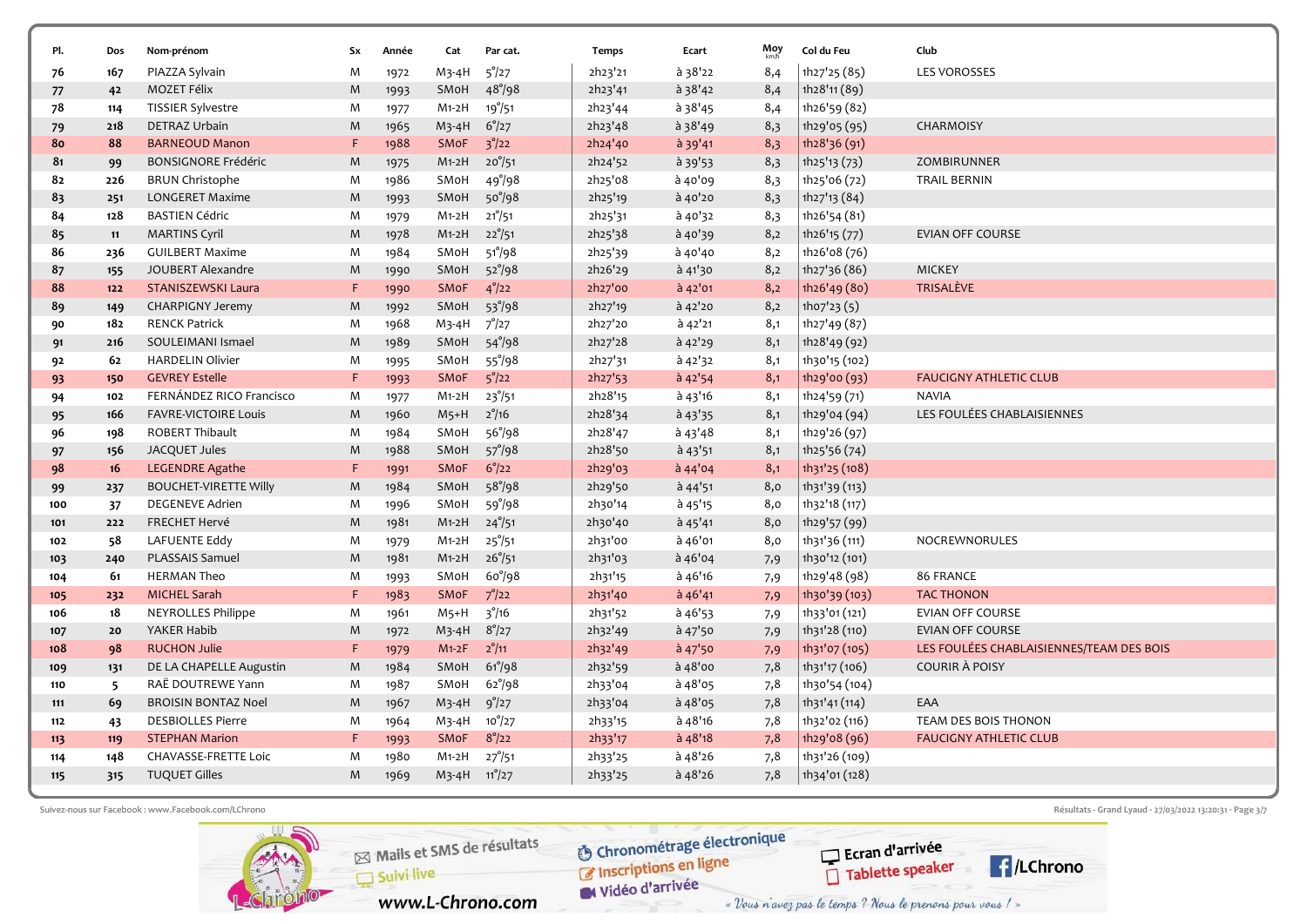| Pl.   | Dos            | Nom-prénom                 | Sx          | Année | Cat         | Par cat.            | Temps   | Ecart                | $Moy$ <sub>km/h</sub> | Col du Feu    | Club                               |
|-------|----------------|----------------------------|-------------|-------|-------------|---------------------|---------|----------------------|-----------------------|---------------|------------------------------------|
| 116   | 31             | <b>BONNET Christelle</b>   | F.          | 1983  | <b>SMoF</b> | 9°/22               | 2h33'54 | $a$ 48'55            | 7,8                   | 1h33'47 (125) | <b>LES DIOTS DU TRAIL</b>          |
| 117   | 242            | <b>BOLE-FEYSOT Eric</b>    | M           | 1969  | $M3-4H$     | $12^{\circ}/27$     | 2h34'03 | $a$ 49'04            | 7,8                   | 1h31'38 (112) |                                    |
| 118   | 252            | PLUMET Sebastien           | M           | 1977  | M1-2H       | $28^{\circ}/51$     | 2h34'27 | à 49'28              | 7,8                   | 1h32'37 (119) |                                    |
| 119   | 224            | RIVOLLAT Sébastien         | M           | 1984  | SMoH        | $63^{\circ}/98$     | 2h34'57 | à 49'58              | 7,7                   | 1h30'04 (100) |                                    |
| 120   | $\mathbf{1}$   | COSTA Fabien               | M           | 1976  | $M1-2H$     | $29^{\circ}/51$     | 2h35'22 | à 50'23              | 7,7                   | 1h33'25 (123) | LATTY'M FOULÉE                     |
| 121   | 107            | <b>DUFOUR Mathilde</b>     | F.          | 1985  | SMoF        | $10^{\circ}/22$     | 2h35'35 | $a$ 50'36            | 7,7                   | 1h33'15 (122) |                                    |
| $122$ | 141            | <b>BADJI Thomas</b>        | M           | 1989  | SMoH        | $64^{\circ}/98$     | 2h35'49 | à 50'50              | 7,7                   | 1h34'45 (131) |                                    |
| 123   | 142            | <b>BADJI Lucas</b>         | M           | 1993  | SMoH        | 65°/98              | 2h35'52 | $a$ 50'53            | 7,7                   | 1h34'46 (132) |                                    |
| 124   | 33             | <b>MEYNET Aurelien</b>     | M           | 1981  | $M1-2H$     | $30^{\circ}/51$     | 2h35'54 | à 50'55              | 7,7                   | 1h32'19 (118) |                                    |
| 125   | 211            | <b>GIRASOLE David</b>      | M           | 1983  | SMoH        | 66°/98              | 2h36'59 | à 52'00              | 7,6                   | 1h33'34 (124) |                                    |
| 126   | 93             | VILLETTE Pierre Louis      | M           | 1973  | $M1-2H$     | $31^{\circ}/51$     | 2h37'03 | à 52'04              | 7,6                   | 1h34'02 (129) | LA FOULEE D ANNEMASSE              |
| 127   | $112$          | LE PRE David               | M           | 1989  | SMoH        | $67^{\circ}/98$     | 2h37'14 | à 52'15              | 7,6                   | 1h32'43 (120) |                                    |
| 128   | 120            | <b>MARION Yoann</b>        | M           | 1984  | SMoH        | $68^{\circ}/98$     | 2h37'14 | à 52'15              | 7,6                   | 1h35'02 (135) |                                    |
| 129   | 146            | LE POCREAU Justine         | F.          | 1993  | SMoF        | $11^{\circ}/22$     | 2h37'25 | $a_{52'26}$          | 7,6                   | 1h34'41 (130) |                                    |
| 130   | 228            | <b>TOTH Richard</b>        | M           | 1966  | M3-4H       | $13^{\circ}/27$     | 2h37'32 | à 52'33              | 7,6                   | 1h31'22 (107) |                                    |
| 131   | 60             | <b>AGAEV Vadim</b>         | M           | 1984  | SMoH        | 69°/98              | 2h38'17 | $a$ 53'18            | 7,6                   | 1h37'36 (147) | <b>TEAM TLB</b>                    |
| 132   | 207            | RAINE Sébastien            | M           | 1979  | $M1-2H$     | $32^{\circ}/51$     | 2h38'27 | à 53'28              | 7,6                   | 1h36'19 (140) |                                    |
| 133   | 13             | <b>GUEDES Pedro</b>        | M           | 1976  | $M1-2H$     | $33^{\circ}/51$     | 2h38'38 | à 53'39              | 7,6                   | 1h35'20 (136) | <b>EVIAN OFF COURSE</b>            |
| 134   | 246            | <b>PREMAT Yves</b>         | M           | 1952  | $M5+H$      | $4^{\circ}/16$      | 2h38'41 | à 53'42              | 7,6                   | 1h34'00 (127) |                                    |
| 135   | 180            | RIEZ Noémie                | $\mathsf F$ | 1999  | SMoF        | $12^{\circ}/22$     | 2h38'52 | $a$ 53'53            | 7,6                   | 1h35'33 (137) |                                    |
| 136   | 103            | <b>GAIGNARD Christophe</b> | M           | 1974  | M1-2H       | $34^{\circ}/51$     | 2h39'59 | à 55'00              | 7,5                   | 1h35'58 (139) | EVIAN OFF COURSE / LÉMAN TRIATHLON |
| 137   | 140            | <b>DUTARQUE Florent</b>    | M           | 1982  | $M1-2H$     | $35^{\circ}/51$     | 2h42'02 | à 57'03              | 7,4                   | 1h38'08 (149) |                                    |
| 138   | 108            | HOUDUSSE Benoit            | M           | 1981  | $M1-2H$     | 36°/51              | 2h42'43 | à 57'44              | 7,4                   | 1h34'57 (133) |                                    |
| 139   | 9              | <b>FAVRAT Géraldine</b>    | F           | 1975  | $M1-2F$     | $3^{\circ}/11$      | 2h42'50 | à 57'51              | 7,4                   | 1h37'18 (145) | <b>WIND SOLES</b>                  |
| 140   | 194            | <b>DEVILLE Xavier</b>      | M           | 1992  | SMoH        | 70°/98              | 2h43'07 | à 58'08              | 7,4                   | 1h37'01 (143) |                                    |
| 141   | 172            | <b>VOISIN Virginie</b>     | F           | 1984  | SMoF        | $13^{\circ}/22$     | 2h43'20 | $a$ 58'21            | 7,4                   | 1h37'49 (148) |                                    |
| 142   | 113            | <b>BOUVET Laurent</b>      | M           | 1965  | M3-4H       | $14^{\circ}/27$     | 2h44'15 | à 59'16              | 7,3                   | 1h37'21 (146) | <b>TEAM RACLETTE</b>               |
| 143   | 104            | COMBAZ Thomas              | M           | 1997  | SMoH        | 71°/98              | 2h44'27 | à 59'28              | 7,3                   | 1h41'26 (162) |                                    |
| 144   | 138            | <b>GROS Romain</b>         | M           | 1981  | $M1-2H$     | $37^{\circ}/51$     | 2h44'37 | à 59'38              | 7,3                   | 1h38'22 (150) | <b>AVOC</b>                        |
| 145   | 205            | PERARDEL Nicolas           | M           | 1984  | SMoH        | 72°/98              | 2h44'37 | à 59'38              | 7,3                   | 1h37'14 (144) | <b>TAC</b>                         |
| 146   | 188            | <b>VINDARD Flora</b>       | F           | 1994  | SMoF        | $14^{\circ}/22$     | 2h44'38 | $a$ 59'39            | 7,3                   | 1h41'00 (159) | <b>AVOC</b>                        |
| 147   | 72             | MASSOU Loïc                | M           | 1970  | $M_3-4H$    | $15^{\circ}/27$     | 2h44'45 | à 59'46              | 7,3                   | 1h39'54 (153) |                                    |
| 148   | 12             | CAFFI Jérémy               | M           | 1987  | SMoH        | 73 <sup>°</sup> /98 | 2h45'03 | à 1hoo'o4            | 7,3                   | 1h35'38 (138) |                                    |
| 149   | $\overline{7}$ | <b>BIGACHE Nicolas</b>     | M           | 1985  | SMoH        | 74°/98              | 2h46'51 | à 1h01'52            | 7,2                   | 1h42'23 (168) |                                    |
| 150   | 51             | <b>BERTHOUD Eric</b>       | M           | 1979  | M1-2H       | $38^{\circ}/51$     | 2h46'55 | à 1h01'56            | 7,2                   | 1h40'26 (156) |                                    |
| 151   | 127            | PASSAQUAY Laure            | F           | 1986  | SMoF        | $15^{\circ}/22$     | 2h46'57 | à 1h01'58            | 7,2                   | 1h39'45 (151) | <b>TEAM TRAINERS</b>               |
| 152   | 204            | <b>DEGENEVE Julien</b>     | M           | 1986  | SMoH        | 75°/98              | 2h47'41 | à 1h02'42            | 7,2                   | 1h42'32 (169) |                                    |
| 153   | 105            | <b>BALLABRIGA Manuel</b>   | M           | 1975  | $M1-2H$     | 39°/51              | 2h48'34 | $\hat{a}$ 1h03 $'35$ | 7,1                   | 1h40'13 (155) | <b>TEAM RACLETTE</b>               |
| 154   | 45             | <b>BERTRAND Gilles</b>     | M           | 1966  | M3-4H       | $16^{\circ}/27$     | 2h48'53 | à 1h03'54            | 7,1                   | 1h42'41 (170) |                                    |
| 155   | 253            | <b>VREY Stephane</b>       | M           | 1974  | $M1-2H$     | $40^{\circ}/51$     | 2h49'35 | à 1h04'36            | 7,1                   | 1h41'56 (164) |                                    |
|       |                |                            |             |       |             |                     |         |                      |                       |               |                                    |

Suivez-nous sur Facebook : www.Facebook.com/LChrono  $\mathbb{R}^2$  and  $\mathbb{R}^2$  and  $\mathbb{R}^2$  and  $\mathbb{R}^2$  and  $\mathbb{R}^2$  and  $\mathbb{R}^2$  and  $\mathbb{R}^2$  and  $\mathbb{R}^2$  and  $\mathbb{R}^2$  and  $\mathbb{R}^2$  and  $\mathbb{R}^2$  and  $\mathbb{$ 

**E**/LChrono



**S** Chronométrage électronique « Vous n'avez pas le temps ? Nous le prenons pour vous ! »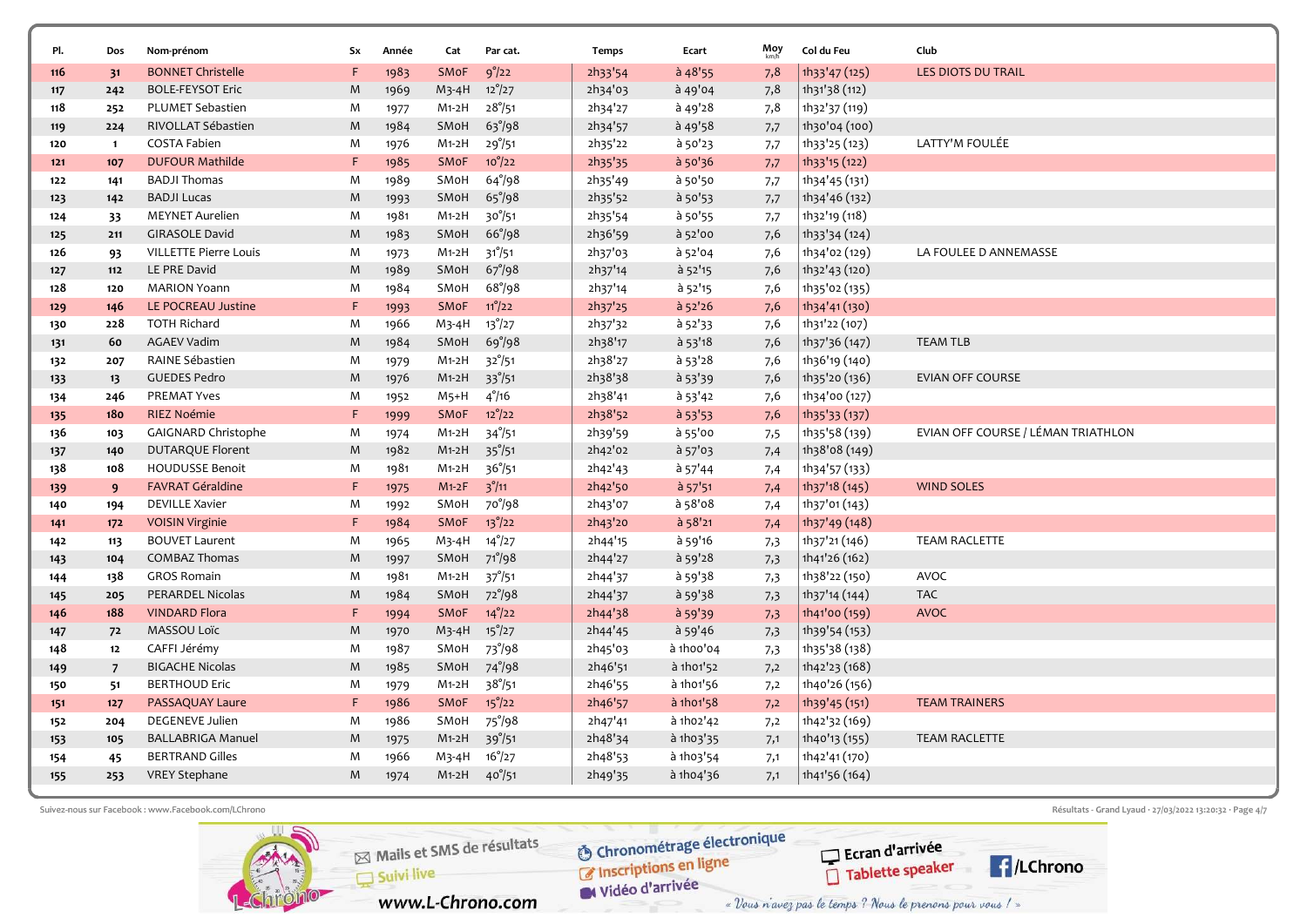| Pl.             | Dos | Nom-prénom                | Sx          | Année | Cat        | Par cat.          | Temps   | Ecart             | Moy | Col du Feu    | Club                          |
|-----------------|-----|---------------------------|-------------|-------|------------|-------------------|---------|-------------------|-----|---------------|-------------------------------|
| 156             | 208 | <b>BOUDAUD Anthony</b>    | M           | 1995  | SMoH       | 76°/98            | 2h50'10 | à 1h05'11         | 7,1 | 1h39'54 (152) |                               |
| 157             | 247 | <b>BLANC Danielle</b>     | F           | 1970  | $M3-4F$    | $1^{\circ}/4$     | 2h50'21 | à 1h05'22         | 7,0 | 1h36'49 (142) |                               |
| 158             | 30  | <b>BESSAC Matthieu</b>    | M           | 1983  | SMoH       | 77°/98            | 2h50'44 | à 1h05'45         | 7,0 | 1h40'28 (157) |                               |
| 159             | 183 | <b>DUVAL Fabrice</b>      | M           | 1971  | $M_3-4H$   | $17^{\circ}/27$   | 2h50'46 | à 1h05'47         | 7,0 | 1h42'21 (167) | EAA LA FOULÉE ANNEMASSE       |
| 160             | 162 | <b>BEAU Pascal</b>        | M           | 1958  | $M5+H$     | $5^{\circ}/16$    | 2h51'03 | à 1h06'04         | 7,0 | 1h39'58 (154) |                               |
| 161             | 80  | <b>VAUDAUX Eric</b>       | M           | 1962  | $M5+H$     | $6^{\circ}/16$    | 2h51'08 | à 1h06'09         | 7,0 | 1h36'43 (141) |                               |
| 162             | 77  | <b>ROGUET Pierrick</b>    | M           | 1981  | $M1-2H$    | $41^{\circ}/51$   | 2h51'38 | à 1h06'39         | 7,0 | 1h33'52 (126) | <b>VLG 74</b>                 |
| 16 <sub>3</sub> | 46  | FRIZON Thibaud            | M           | 1980  | $M1-2H$    | $42^{\circ}/51$   | 2h52'57 | à 1ho7'58         | 6,9 | 1h45'12 (180) | <b>VLG 74</b>                 |
| 164             | 249 | <b>DEFRANCE Alexis</b>    | M           | 1979  | $M1-2H$    | $43^{\circ}/51$   | 2h52'57 | à 1ho7'58         | 6,9 | 1h34'58 (134) |                               |
| 165             | 126 | PICARD Benoit             | M           | 1985  | SMoH       | 78°/98            | 2h53'20 | à 1h08'21         | 6,9 | 1h41'41 (163) | LES FOULÉES CHABLAISIENNES    |
| 166             | 59  | SALAUN Yann               | M           | 1983  | SMoH       | 79°/98            | 2h53'39 | à 1h08'40         | 6,9 | 1h40'49 (158) | MARCHER COURIR DÉCOUVRIR      |
| 167             | 109 | <b>BONSERGENT Laurent</b> | M           | 1973  | $M1-2H$    | $44^{\degree}/51$ | 2h54'21 | à 1h09'22         | 6,9 | 1h42'48 (172) |                               |
| 168             | 133 | <b>BLATTNER Andre</b>     | M           | 1971  | $M_3-4H$   | $18^{\circ}/27$   | 2h54'52 | à 1h09'53         | 6,9 | 1h41'12 (160) |                               |
| 169             | 130 | PUZZOLANTE Fabrizio       | M           | 1962  | $M5+H$     | $7^{\circ}/16$    | 2h54'54 | à 1h09'55         | 6,9 | 1h42'16 (166) |                               |
| 170             | 214 | GIRAD-SOPPET Yoann        | M           | 1984  | SMoH       | 80°/98            | 2h55'16 | à 1h10'17         | 6,9 | 1h41'19 (161) |                               |
| 171             | 229 | <b>GRAND Jerome</b>       | M           | 1972  | $M_3-4H$   | 19°/27            | 2h55'17 | à 1h10'18         | 6,9 | 1h42'53 (173) |                               |
| 172             | 195 | <b>ESCALAIS Quentin</b>   | M           | 1992  | SMoH       | $81^{\circ}/98$   | 2h55'22 | à 1h10'23         | 6,8 | 1h46'54 (190) |                               |
| 173             | 178 | SKUTKOWSKI Océane         | $\mathsf F$ | 1995  | SMoF       | $16^{\circ}/22$   | 2h55'26 | à 1h10'27         | 6,8 | 1h45'49 (183) |                               |
| 174             | 219 | <b>DEVELAY Franck</b>     | M           | 1972  | M3-4H      | $20^{\circ}/27$   | 2h55'36 | à 1h10'37         | 6,8 | 1h42'11 (165) |                               |
| 175             | 154 | FILLON Jérôme             | M           | 1991  | SMoH       | $82^{\circ}/98$   | 2h57'01 | à 1h12'02         | 6,8 | 1h44'35 (177) |                               |
| 176             | 153 | PEILLEX Vincent           | M           | 1991  | SMoH       | 83%98             | 2h57'04 | à 1h12'05         | 6,8 | 1h44'34 (176) |                               |
| 177             | 175 | <b>BERGOEND Pierre</b>    | M           | 1964  | $M_3-4H$   | $21^{\circ}/27$   | 2h57'09 | à 1h12'10         | 6,8 | 1h45'01 (179) |                               |
| 178             | 244 | <b>THIRION Brice</b>      | M           | 1965  | M3-4H      | $22^\circ/27$     | 2h57'12 | à 1h12'13         | 6,8 | 1h44'31 (175) |                               |
| 179             | 19  | <b>NEYROLLES Evelyne</b>  | F.          | 1960  | $M5+F$     | $1^{\circ}/3$     | 2h57'18 | à 1h12'19         | 6,8 | 1h46'27 (186) | <b>EVIAN OFF COURSE</b>       |
| 180             | 158 | JORDAN Régis              | M           | 1949  | $M5+H$     | $8^{\circ}/16$    | 2h57'19 | à 1h12'20         | 6,8 | 1h44'16 (174) |                               |
| 181             | 79  | <b>BOCCARD Adrien</b>     | M           | 1984  | SMoH       | $84^{\circ}/98$   | 2h57'43 | à 1h12'44         | 6,8 | 1h46'36 (187) | <b>LOS CABRONES</b>           |
| 182             | 71  | <b>TETI Tonio</b>         | M           | 1954  | $M5+H$     | $9^{\circ}/16$    | 2h58'29 | à 1h13'30         | 6,7 | 1h45'34 (182) | LOUS COURATI                  |
| 18 <sub>3</sub> | 82  | <b>FAVRE Thierry</b>      | M           | 1966  | $M_3-4H$   | $23^{\circ}/27$   | 2h58'29 | à 1h13'30         | 6,7 | 1h45'27 (181) |                               |
| 184             | 110 | <b>RODRIGUES Jules</b>    | M           | 2002  | <b>ESH</b> | $3^{\circ}/3$     | 2h58'40 | à 1h13'41         | 6,7 | 1h47'22 (194) |                               |
| 18 <sub>5</sub> | 34  | <b>BECOULET Laëtitia</b>  | F.          | 1980  | $M1-2F$    | $4^{\circ}/11$    | 2h58'41 | $\hat{a}$ 1h13'42 | 6,7 | 1h45'53 (184) |                               |
| 186             | 4   | <b>HULIN Frederic</b>     | M           | 1979  | $M1-2H$    | $45^{\circ}/51$   | 2h59'29 | à 1h14'30         | 6,7 | 1h50'28 (200) |                               |
| 187             | 81  | <b>BERNARD Arnaud</b>     | M           | 1992  | SMoH       | 85°/98            | 2h59'59 | à 1h15'00         | 6,7 | 1h42'44 (171) |                               |
| 188             | 243 | <b>FOURNIER Pierrick</b>  | M           | 1977  | $M1-2H$    | $46^{\circ}/51$   | 3hoo'21 | à 1h15'22         | 6,7 | 1h44'50 (178) |                               |
| 189             | 39  | <b>MENNELET Julien</b>    | M           | 1983  | SMoH       | 86°/98            | 3hoo'58 | à 1h15'59         | 6,6 | 1h46'13 (185) |                               |
| 190             | 179 | MORAND Julien             | M           | 1974  | $M1-2H$    | $47^{\circ}/51$   | 3h01'19 | à 1h16'20         | 6,6 | 1h46'47 (188) |                               |
| 191             | 193 | <b>CLASEN Carine</b>      | F           | 1992  | SMoF       | $17^{\circ}/22$   | 3h01'31 | à 1h16'32         | 6,6 | 1h48'15 (195) | <b>AVOC</b>                   |
| 192             | 132 | <b>BERGER Etienne</b>     | M           | 1995  | SMoH       | $87^{\circ}/98$   | 3h05'32 | à 1h20'33         | 6,5 | 1h51'20 (203) | INDIANA'VENTURES              |
| 193             | 215 | <b>TOUHAMI Marie</b>      | F.          | 1991  | SMoF       | $18^{\circ}/22$   | 3h05'43 | à 1h20'44         | 6,5 | 1h50'09 (198) |                               |
| 194             | 197 | CAMUS Philippe            | M           | 1958  | $M5+H$     | $10^{\circ}/16$   | 3h05'52 | à 1h20'53         | 6,5 | 1h50'15 (199) |                               |
| 195             | 29  | <b>GINESTET Sandra</b>    | F           | 1986  | SMoF       | 19°/22            | 3h06'07 | à 1h21'08         | 6,5 | 1h51'32 (205) | <b>FOULEES CHABLAISIENNES</b> |
|                 |     |                           |             |       |            |                   |         |                   |     |               |                               |

Suivez-nous sur Facebook : www.Facebook.com/LChrono  $\frac{S_1}{S_2}$  rage  $\frac{1}{2}$  rage  $\frac{1}{2}$ 

**E**/LChrono



**S** Chronométrage électronique Widéo d'arrivée

« Vous n'avez pas le temps ? Nous le prenons pour vous ! »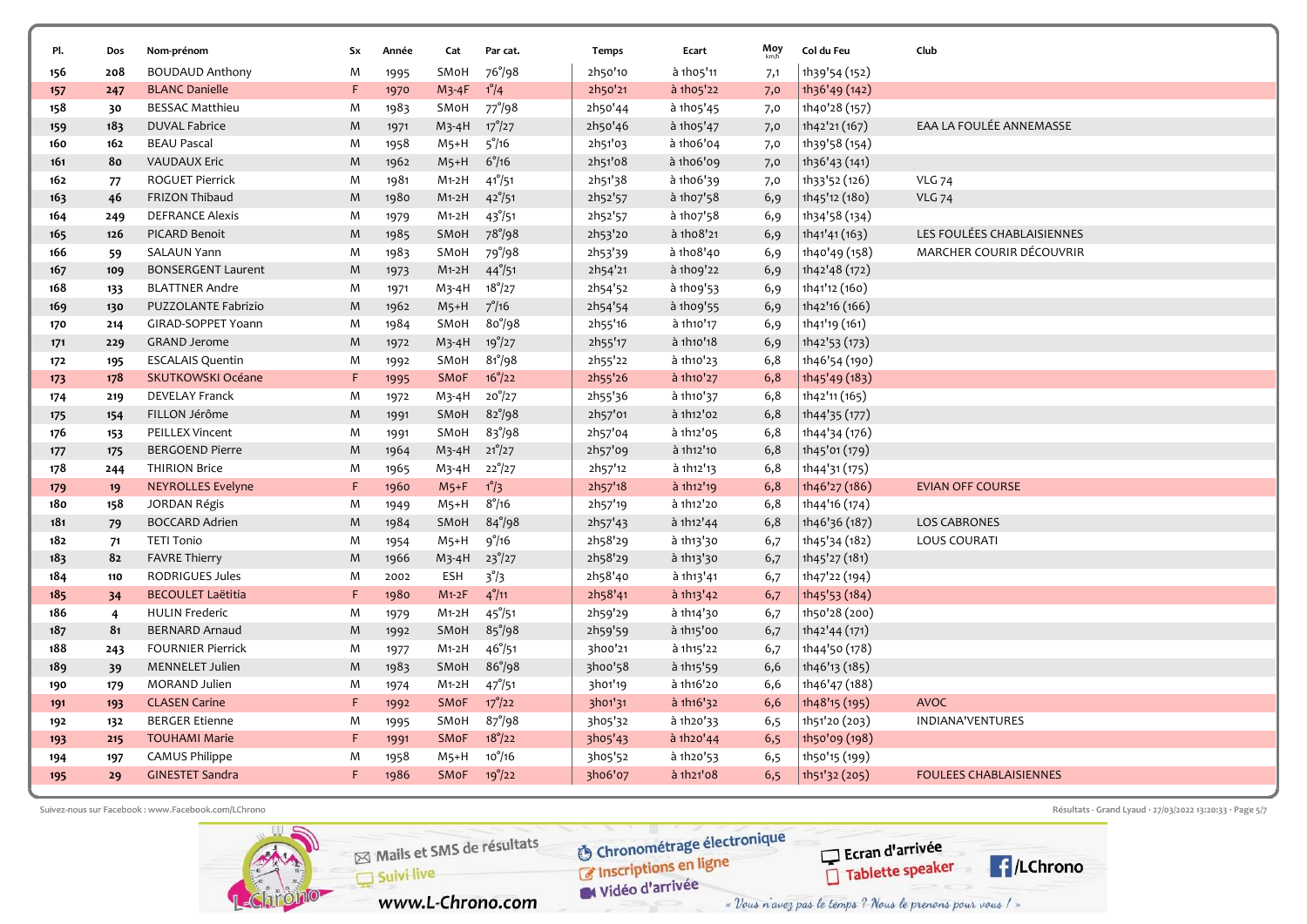| Pl. | Dos | Nom-prénom                 | Sx | Année | Cat         | Par cat.            | Temps   | Ecart       | Moy | Col du Feu    | Club                            |
|-----|-----|----------------------------|----|-------|-------------|---------------------|---------|-------------|-----|---------------|---------------------------------|
| 196 | 38  | <b>TROMBERT Claire</b>     | F  | 1986  | <b>SMoF</b> | $20^{\circ}/22$     | 3h06'31 | à 1h21'32   | 6,4 | 1h50'07 (197) |                                 |
| 197 | 250 | JACQUET Dorothee           | F  | 1981  | $M1-2F$     | $5^{\circ}/11$      | 3ho6'39 | à 1h21'40   | 6,4 | 1h47'09 (193) |                                 |
| 198 | 239 | JACQUET Philippe           | M  | 1954  | $M5+H$      | $11^{\circ}/16$     | 3h06'41 | à 1h21'42   | 6,4 | 1h47'06 (192) |                                 |
| 199 | 40  | <b>HERNANDEZ Federico</b>  | M  | 1974  | $M1-2H$     | $48^{\circ}/51$     | 3ho7'13 | à 1h22'14   | 6,4 | 1h48'51 (196) | <b>LEMAN TRIATHLON</b>          |
| 200 | 35  | BIRRAUX Jérôme             | M  | 1978  | $M1-2H$     | 49°/51              | 3ho7'15 | à 1h22'16   | 6,4 | 1h47'04 (191) | LES DIOTS DU TRAIL              |
| 201 | 55  | <b>VINCENT Nadège</b>      | F. | 1980  | $M1-2F$     | $6^{\circ}/11$      | 3ho8'11 | à 1h23'12   | 6,4 | 1h52'52 (208) |                                 |
| 202 | 56  | <b>CESBRON Eddy</b>        | M  | 1971  | $M_3-4H$    | $24^{\circ}/27$     | 3ho8'15 | à 1h23'16   | 6,4 | 1h52'50 (207) |                                 |
| 203 | 89  | <b>RIDEL Clement</b>       | M  | 1987  | SMoH        | 88°/98              | 3h09'04 | à 1h24'05   | 6,4 | 1h46'54 (189) | <b>LEMAN TRIATHLON</b>          |
| 204 | 139 | <b>SCHENEVEY Jean-Marc</b> | M  | 1946  | $M5+H$      | $12^{\circ}/16$     | 3h11'05 | à 1h26'06   | 6,3 | 1h50'55 (202) |                                 |
| 205 | 23  | <b>CORBAZ Alain</b>        | M  | 1957  | $M5+H$      | $13^{\circ}/16$     | 3h11'05 | à 1h26'06   | 6,3 | 1h53'09 (209) |                                 |
| 206 | 238 | PELLERIN François-Xavier   | M  | 1967  | $M_3-4H$    | $25^\circ/27$       | 3h11'36 | à 1h26'37   | 6,3 | 1h56'44 (220) | <b>CAP SAILING</b>              |
| 207 | 54  | DUPONCHELLE Benjamin       | M  | 1983  | SMoH        | 89°/98              | 3h11'55 | à 1h26'56   | 6,3 | 1h51'49 (206) |                                 |
| 208 | 199 | MILLIOT Thomas             | M  | 1984  | SMoH        | 90°/98              | 3h12'12 | à 1h27'13   | 6,2 | 1h51'25 (204) |                                 |
| 209 | 210 | <b>FOURCADE Patricia</b>   | F. | 1965  | $M3-4F$     | $2^{\circ}/4$       | 3h14'01 | à 1h29'02   | 6,2 | 1h54'05 (210) |                                 |
| 210 | 187 | <b>MOUNIER Elodie</b>      | F  | 1980  | $M1-2F$     | $7^{\circ}/11$      | 3h15'21 | à 1h30'22   | 6,1 | 1h54'18 (211) |                                 |
| 211 | 231 | <b>AMATT Eric</b>          | M  | 1968  | $M_3-4H$    | $26^{\circ}/27$     | 3h15'34 | à 1h30'35   | 6,1 | 1h50'47 (201) |                                 |
| 212 | 15  | OOSTERKAMP Stephanie       | F  | 1982  | $M1-2F$     | $8^{\circ}/11$      | 3h15'40 | à 1h30'41   | 6,1 | 1h54'32 (213) | <b>BASECAMP</b>                 |
| 213 | 14  | <b>BRADY Joe</b>           | M  | 1983  | SMoH        | 91°/98              | 3h15'42 | à 1h30'43   | 6,1 | 1h54'26 (212) | <b>BASECAMP</b>                 |
| 214 | 25  | <b>HARDIVILLE Nathalie</b> | F  | 1966  | $M3-4F$     | $3^{\circ}/4$       | 3h17'14 | $a$ 1h32'15 | 6,1 | 1h54'51 (214) | <b>EVIAN OFF COURSE</b>         |
| 215 | 212 | VAUSSARD Véréna            | F  | 1975  | $M1-2F$     | 9°/11               | 3h19'40 | à 1h34'41   | 6,0 | 1h55'40 (215) | <b>RUNNING TPG</b>              |
| 216 | 26  | CARPENT Stéphane           | M  | 1975  | M1-2H       | $50^{\circ}/51$     | 3h22'32 | à 1h37'33   | 5,9 | 1h55'58 (218) | TLB BOXING ACADEMIE             |
| 217 | 66  | <b>FOURNIER Laetitia</b>   | F. | 1977  | $M1-2F$     | $10^{\circ}/11$     | 3h23'18 | à 1h38'19   | 5,9 | 1h55'45 (216) |                                 |
| 218 | 136 | PERRAS Thierry             | M  | 1960  | $M5+H$      | $14^{\circ}/16$     | 3h23'37 | à 1h38'38   | 5,9 | 1h56'08 (219) |                                 |
| 219 | 36  | <b>BRACQ</b> Élisabeth     | F. | 1959  | $M5+F$      | $2^{\circ}/3$       | 3h23'38 | à 1h38'39   | 5,9 | 1h55'55 (217) | LES FOULÉES CHABLAISIENNES      |
| 220 | 41  | AGUETTAZ Sylvain           | M  | 1986  | SMoH        | $92^{\circ}/98$     | 3h24'09 | à 1h39'10   | 5,9 | 1h58'53 (221) |                                 |
| 221 | 75  | <b>COUTANT Emeline</b>     | F  | 1991  | SMoF        | $21^{\circ}/22$     | 3h28'25 | à 1h43'26   | 5,8 | 1h58'54 (222) | <b>WINTER TEAM</b>              |
| 222 | 185 | <b>THIEBAUD Corinne</b>    | F  | 1968  | $M3-4F$     | $4^{\circ}/4$       | 3h33'32 | $a$ 1h48'33 | 5,6 | 2ho2'44 (224) | <b>TGD</b>                      |
| 223 | 164 | <b>GELY Dolma</b>          | F  | 1996  | SMoF        | $22^{\circ}/22$     | 3h34'29 | à 1h49'30   | 5,6 | 2ho6'17 (226) | AIGUILLES TRAIL DE SERRE-PONÇON |
| 224 | 28  | <b>ROBERT Gilles</b>       | M  | 1973  | $M1-2H$     | $51^{\circ}/51$     | 3h37'46 | à 1h52'47   | 5,5 | 2ho7'36 (227) |                                 |
| 225 | 50  | <b>FOUCHARD Frederic</b>   | M  | 1964  | $M_3-4H$    | $27^\circ/27$       | 3h38'05 | à 1h53'06   | 5,5 | 2ho7'54 (229) |                                 |
| 226 | 87  | <b>TOURNIER Jerome</b>     | M  | 1993  | SMoH        | 93 <sup>°</sup> /98 | 3h38'43 | à 1h53'44   | 5,5 | 2ho2'03 (223) |                                 |
| 227 | 223 | DAUGAN Cédric              | M  | 1983  | SMoH        | 94°/98              | 3h39'45 | à 1h54'46   | 5,5 | 2ho7'49 (228) |                                 |
| 228 | 152 | <b>SCHMID William</b>      | M  | 1956  | $M5+H$      | $15^{\circ}/16$     | 3h40'26 | à 1h55'27   | 5,4 | 2h03'55 (225) | T.R.T. MONTHEY                  |
| 229 | 160 | <b>LACASSAGNE Mireille</b> | F  | 1943  | $M5+F$      | $3^{\circ}/3$       | 4ho6'29 | à 2h21'30   | 4,9 | 2h19'19 (230) | <b>FOULÉES CHABLAISIENNE</b>    |
| 230 | 53  | <b>DECAUDIN Myriam</b>     | F  | 1981  | $M1-2F$     | $11^{\circ}/11$     | 4ho9'47 | à 2h24'48   | 4,8 | 2h19'30 (231) |                                 |
| 231 | 200 | <b>DELEITES Emeric</b>     | M  | 1992  | SMoH        | 95°/98              | 4h29'09 | à 2h44'10   | 4,5 | 2h19'41 (232) |                                 |
| 232 | 68  | <b>LACROIX Gaston</b>      | M  | 1954  | $M5+H$      | $16^{\circ}/16$     | 4h29'10 | à 2h44'11   | 4,5 | 2h20'55 (234) | <b>LOUS COURATIS</b>            |
| 233 | 65  | <b>FOURNIER Jerome</b>     | M  | 1985  | SMoH        | 96°/98              | 4h31'35 | à 2h46'36   | 4,4 | 2h20'48 (233) |                                 |
|     |     |                            |    |       |             |                     |         |             |     |               |                                 |

Suivez-nous sur Facebook : www.Facebook.com/LChrono  $\mathcal{S}(a) = \frac{1}{2}$  and  $\mathcal{S}(a)$  and  $\mathcal{S}(a)$  and  $\mathcal{S}(a)$  and  $\mathcal{S}(a)$  and  $\mathcal{S}(a)$  and  $\mathcal{S}(a)$  and  $\mathcal{S}(a)$  and  $\mathcal{S}(a)$  and  $\mathcal{S}(a)$  and  $\mathcal{S}(a)$  a





Mails et SMS de résultats

www.L-Chrono.com

Suivi live

**E**/LChrono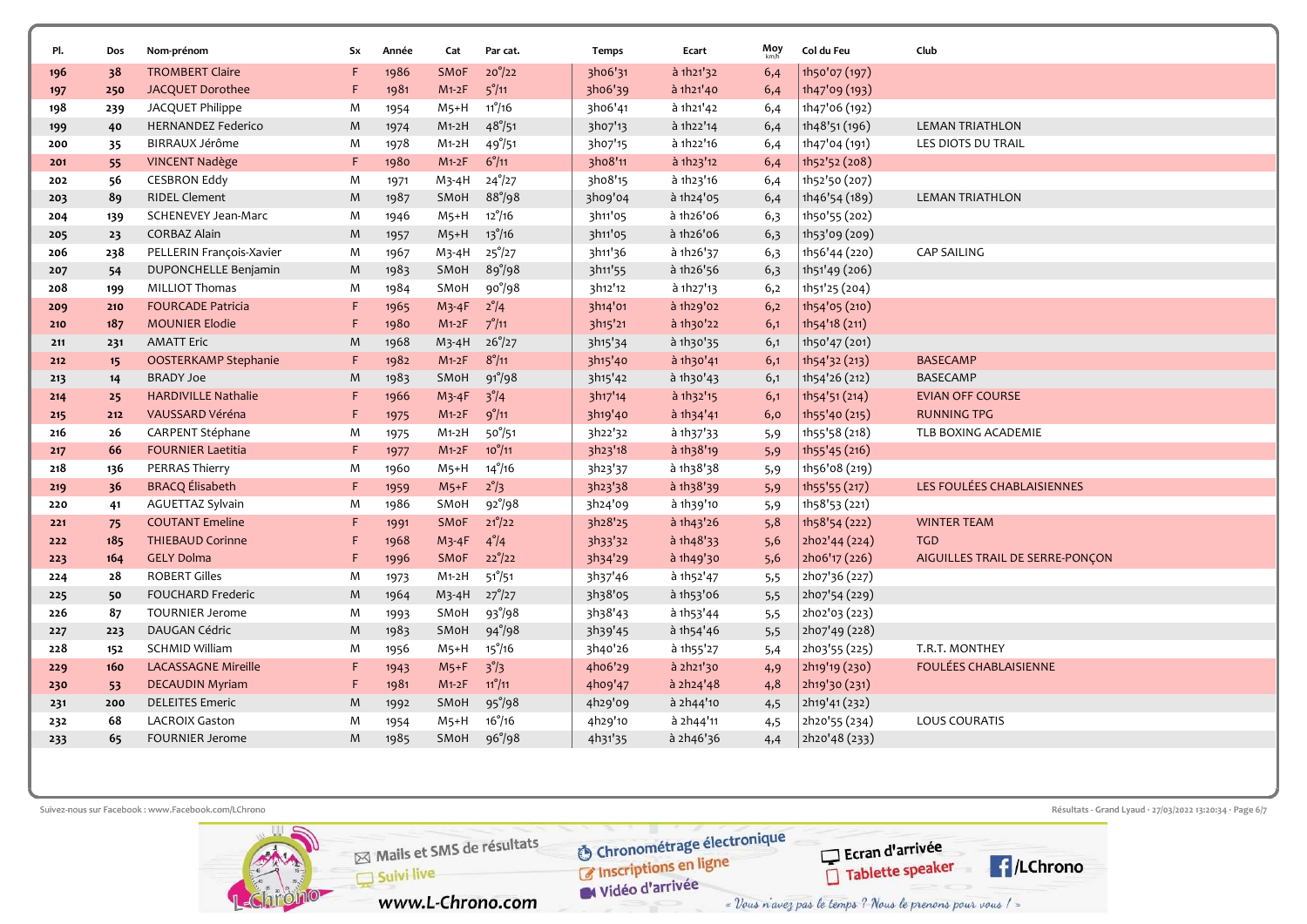| PI.               | Dos | Nom-prénom               | Sx | Année | Cat      | Par cat. | Temps   | Ecart | Moy<br>km/h | Col du Feu    | Club                    |
|-------------------|-----|--------------------------|----|-------|----------|----------|---------|-------|-------------|---------------|-------------------------|
| Abandons (2)      |     |                          |    |       |          |          |         |       |             |               |                         |
| <b>DNF</b>        | 174 | COSSE Benoit             | M  | 1990  | SMoH     |          | Abandon |       |             |               | <b>TRP</b>              |
| <b>DNF</b>        | 100 | JOSSERAND Ludovic        | M  | 1988  | SMoH     |          | Abandon |       |             | 1h31'53 (115) | SALÈVE TRAIL            |
| Non partants (17) |     |                          |    |       |          |          |         |       |             |               |                         |
|                   | 3   | <b>FONDREVEZ Anne</b>    | F. | 1987  | SMoF     |          |         |       |             |               | <b>WISE FAMILY</b>      |
|                   | 6   | <b>GOUJON Nicolas</b>    | M  | 1980  | $M1-2H$  |          |         |       |             |               |                         |
|                   | 10  | <b>IRLES Florian</b>     | M  | 1983  | SMoH     |          |         |       |             |               |                         |
|                   | 52  | PERRY Martha             | F  | 1992  | SMoF     |          |         |       |             |               |                         |
|                   | 63  | <b>HEITZMANN Pascal</b>  | M  | 1967  | $M_3-4H$ |          |         |       |             |               |                         |
|                   | 74  | <b>LAULAN Pierrick</b>   | M  | 1991  | SMoH     |          |         |       |             |               | <b>WINTER TEAM</b>      |
|                   | 78  | <b>FRANCOIS Amelie</b>   | F  | 1982  | $M1-2F$  |          |         |       |             |               |                         |
|                   | 91  | POISOT Patrick           | M  | 1965  | $M_3-4H$ |          |         |       |             |               | LOISIN                  |
|                   | 111 | <b>DECORZENT Laurent</b> | M  | 1986  | SMoH     |          |         |       |             |               |                         |
|                   | 117 | <b>BASTIAN Dylan</b>     | M  | 1995  | SMoH     |          |         |       |             |               | <b>BASTIAN COACHING</b> |
|                   | 118 | <b>LANGRIS Clara</b>     |    | 1993  | SMoF     |          |         |       |             |               | <b>BASTIAN COACHING</b> |
|                   | 147 | <b>JOST Cecile</b>       | F  | 1986  | SMoF     |          |         |       |             |               |                         |
|                   | 173 | <b>MARTIN David</b>      | M  | 1996  | SMoH     |          |         |       |             |               | LEMAN THONON TRIATHLON  |
|                   | 176 | ANDRÉOLI Yoann           | M  | 1991  | SMoH     |          |         |       |             |               |                         |
|                   | 184 | <b>CONVERSET Remy</b>    | M  | 1968  | M3-4H    |          |         |       |             |               |                         |
|                   | 192 | MAGNIN Jonathan          | M  | 1986  | SMoH     |          |         |       |             |               | B.A.F                   |
|                   | 234 | MOTREFF Arnaud           | M  | 1979  | M1-2H    |          |         |       |             |               |                         |

Partants : 235 | Classés : 233 | Abandons : 2 | Non partants : 17

Suivez-nous sur Facebook : www.Facebook.com/LChrono  $\frac{1}{2}$  rage 7/7 in Chronométrage électronique Mails et SMS de résultats Ecran d'arrivée<br> **17 Tablette speaker A**/LChrono Suivi live Widéo d'arrivée www.L-Chrono.com « Vous n'avez pas le temps ? Nous le prenons pour vous ! »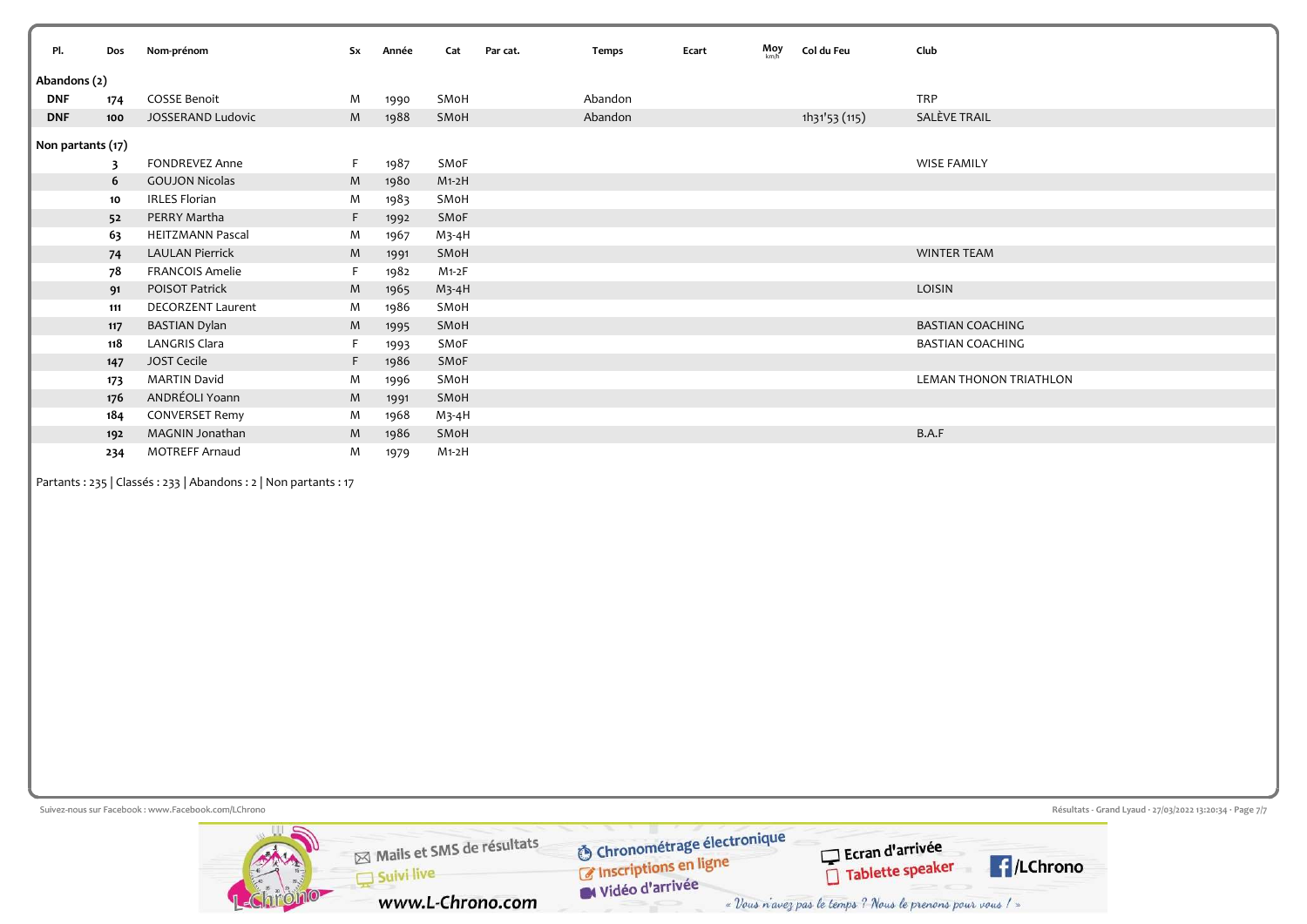### L-Chrono · dimanche 27 mars 2022

Classement intermédiaire : - P'tit Lyaud  $\cdot$  4 pages











| Pl.            | Dos | Nom-prénom                     | Sx | Année | Cat        | Par cat.         | Temps   | Ecart             | Moy<br>km/h | Club                         | Temps brut  |
|----------------|-----|--------------------------------|----|-------|------------|------------------|---------|-------------------|-------------|------------------------------|-------------|
| $\mathbf{1}$   | 301 | <b>GRANDY Clement</b>          | M  | 1998  | SMoH       | $1^{\circ}/20$   | 43'14   | $\sim$            | 12,5        |                              | 10h13'13,10 |
| $\overline{2}$ | 350 | JULLIARD Martin                | M  | 1983  | SMoH       | $2^{\circ}/20$   | 44'22   | a1'08             | 12,2        | <b>EVIAN OFF COURSE</b>      | 10h14'21,85 |
| 3              | 316 | ZERIBI Matthieu                | M  | 1985  | SMoH       | $3^{\circ}/20$   | 45'07   | a <sup>1</sup> 53 | 12,0        |                              | 10h15'06,19 |
| 4              | 326 | <b>BONNARD Simon</b>           | M  | 1993  | SMoH       | $4^{\circ}/20$   | 45'11   | à 1'57            | 12,0        | LÉMAN TRIATHLON CLUB         | 10h15'10,32 |
| 5              | 355 | <b>BECHET Benjamin</b>         | M  | 1978  | $M1-2H$    | $1^{\circ}/14$   | 47'06   | $a_{3'52}$        | 11,5        |                              | 10h17'05,92 |
| 6              | 324 | VANLERBERGHE Rémy              | M  | 1995  | SMoH       | $5^{\degree}/20$ | 47'44   | à 4'30            | 11,3        | TEAM 59'59"                  | 10h17'43,67 |
| 7              | 351 | <b>CHATELAIN-CADET Maurice</b> | M  | 1987  | SMoH       | $6^{\circ}/20$   | 47'49   | $a$ 4'35          | 11,3        |                              | 10h17'48,71 |
| 8              | 323 | <b>LEBLANC Nicolas</b>         | M  | 1980  | $M1-2H$    | $2^{\circ}/14$   | 49'25   | à 6'11            | 10,9        |                              | 10h19'24,42 |
| 9              | 342 | <b>BRODZKI</b> Ivan            | M  | 1978  | $M1-2H$    | $3^{\circ}/14$   | 49'42   | $a$ 6'28          | 10,9        | <b>TRISALÈVE ANNEMASSE</b>   | 10h19'41,36 |
| 10             | 364 | PAGLIUSO Antonio               | M  | 1980  | $M1-2H$    | $4^{\circ}/14$   | 52'13   | à 8'59            | 10,3        |                              | 10h22'12,57 |
| 11             | 303 | <b>VERHAGHE Julien</b>         | M  | 1989  | SMoH       | $7^\circ/20$     | 54'25   | à 11'11           | 9,9         |                              | 10h24'24,90 |
| 12             | 358 | <b>POIRIER Lucas</b>           | M  | 2002  | ESH        | $1^{\circ}/2$    | 56'25   | à 13'11           | 9,6         |                              | 10h26'24,88 |
| 13             | 311 | <b>VOISIN Martial</b>          | M  | 1960  | $M5+H$     | $1^{\circ}/5$    | 56'26   | à 13'12           | 9,6         | <b>FOULÉES CHABLAISIENNE</b> | 10h26'25,36 |
| 14             | 394 | <b>CHABIN Adam</b>             | M  | 2005  | CAH        | $1^{\circ}/2$    | 56'46   | à 13'32           | 9,5         | <b>LÉMAN TRIATHLON</b>       | 10h26'45,18 |
| 15             | 317 | FAVRE Stéphane                 | M  | 1973  | $M1-2H$    | $5^\circ/14$     | 57'18   | à 14'04           | 9,4         | LE FION ON COURSE            | 10h27'17,37 |
| 16             | 328 | <b>BABLET Solène</b>           | F  | 1999  | SMoF       | $1^{\circ}/20$   | 57'21   | à 14'07           | 9,4         | LÉMAN CLUB TRIATHLON         | 10h27'20,29 |
| 17             | 371 | <b>VERNAZ Nicolas</b>          | M  | 1980  | $M1-2H$    | $6^\circ/14$     | 57'33   | à 14'19           | 9,4         | <b>NCS TRAILEMAN</b>         | 10h27'32,17 |
| 18             | 396 | <b>JUGE Victor</b>             | M  | 1993  | SMoH       | $8^{\circ}/20$   | 58'13   | à 14'59           | 9,3         | PUBLIER TRIATHLON            | 10h28'12,34 |
| 19             | 314 | <b>MARECHAU Robin</b>          | M  | 1999  | SMoH       | $9^\circ/20$     | 58'49   | $a$ 15 $'35$      | 9,2         |                              | 10h28'48,14 |
| 20             | 357 | PONCET Philippe                | M  | 1973  | $M1-2H$    | $7^{\circ}/14$   | 59'17   | à 16'03           | 9,1         | THONON ATHLETIC CLUB         | 10h29'16,07 |
| 21             | 345 | <b>BENBAKIR Victor</b>         | M  | 1991  | SMoH       | $10^{\circ}/20$  | 59'57   | $a$ 16'43         | 9,0         |                              | 10h29'56,28 |
| 22             | 384 | CATTAUD Sandra                 | F  | 1978  | $M1-2F$    | $1^{\circ}/12$   | 59'58   | à 16'44           | 9,0         | LES DIOTS DU TRAIL           | 10h29'57,50 |
| 23             | 307 | <b>GIRARD Ludovic</b>          | M  | 2000  | <b>ESH</b> | $2^{\circ}/2$    | 1h01'19 | a18'05            | 8,8         |                              | 10h31'18,35 |
| 24             | 318 | <b>BARATAY Anthony</b>         | M  | 1999  | SMoH       | $11^{\circ}/20$  | 1h01'23 | à 18'09           | 8,8         |                              | 10h31'22,95 |
| 25             | 320 | <b>LOISON Baptiste</b>         | M  | 1995  | SMoH       | $12^{\circ}/20$  | 1h01'49 | $a$ 18'35         | 8,7         |                              | 10h31'48,36 |
| 26             | 337 | PARENT Benjamin                | M  | 1989  | SMoH       | $13^{\circ}/20$  | 1h02'36 | à 19'22           | 8,6         |                              | 10h32'35,59 |
| 27             | 327 | SOCQUET Cedric                 | M  | 1979  | $M1-2H$    | $8^{\circ}/14$   | 1h03'08 | $a$ 19'54         | 8,6         |                              | 10h33'07,07 |
| 28             | 352 | <b>REY Aline</b>               | F  | 1985  | SMoF       | $2^{\circ}/20$   | 1h03'17 | à 20'03           | 8,5         | <b>TAC</b>                   | 10h33'16,52 |
| 29             | 310 | <b>JAKSON Laurent</b>          | M  | 1969  | $M_3-4H$   | $1^{\circ}/9$    | 1h03'22 | à 20'08           | 8,5         |                              | 10h33'21,12 |
| 30             | 319 | <b>BOURIEL Leslie</b>          | F  | 1990  | SMoF       | $3^{\circ}/20$   | 1h03'34 | à 20'20           | 8,5         | <b>LEMAN TRIATHLON</b>       | 10h33'33,26 |
| 31             | 321 | <b>MANDONNET Remi</b>          | M  | 1988  | SMoH       | $14^{\circ}/20$  | 1h03'38 | à 20'24           | 8,5         |                              | 10h33'37,59 |
| 32             | 300 | <b>BONDAZ Anne-Laure</b>       | F  | 1970  | M3-4F      | $1^\circ/11$     | 1h03'57 | $a$ 20'43         | 8,4         |                              | 10h33'56,72 |

Suivez-nous sur Facebook : www.Facebook.com/LChrono Classement intermédiaire : - P'tit Lyaud · 27/03/2022 13:19:13 · Page 1/4

**P**/LChrono



O Chronométrage électronique Chronomediago Widéo d'arrivée

« Vous n'avez pas le temps ? Nous le prenons pour vous ! »

Ecran d'arrivée

Tablette speaker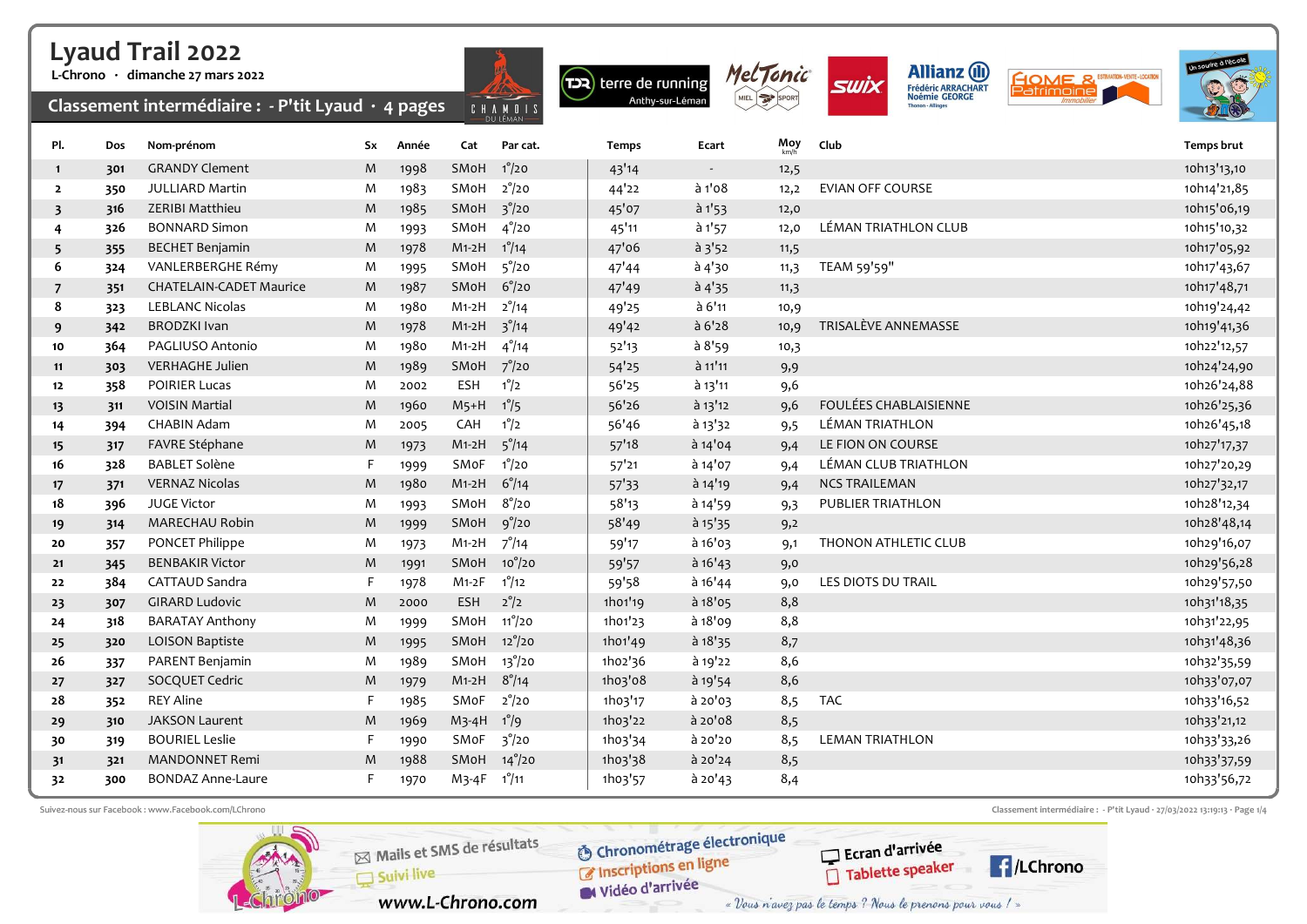### L-Chrono · dimanche 27 mars 2022

Classement intermédiaire : - P'tit Lyaud  $\cdot$  4 pages











| Pl. | Dos | Nom-prénom               | Sx | Année | Cat               | Par cat.        | Temps                | Ecart       | Moy | Club                       | Temps brut  |
|-----|-----|--------------------------|----|-------|-------------------|-----------------|----------------------|-------------|-----|----------------------------|-------------|
| 33  | 341 | <b>BRODZKI Laure</b>     | F  | 1984  | SMoF              | $4^{\circ}/20$  | 1h04'55              | $a$ 21'41   | 8,3 | TRISALÈVE ANNEMASSE        | 10h34'54,15 |
| 34  | 347 | <b>LEMEE Thomas</b>      | M  | 1990  | SMoH              | $15^\circ/20$   | 1h05'43              | à 22'29     | 8,2 |                            | 10h35'42,21 |
| 35  | 335 | <b>ARRACHART Carole</b>  | F  | 1967  | $M3-4F$           | $2^\circ/11$    | 1h05'54              | $a$ 22'40   | 8,2 | <b>TEAM TRAINERS</b>       | 10h35'53,15 |
| 36  | 354 | LAPERROUSAZ Pascal       | M  | 1958  | $M5+H$            | $2^{\circ}/5$   | 1h06'23              | à 23'09     | 8,1 |                            | 10h36'22,53 |
| 37  | 368 | VAN CAMPENHOUDT Marine   | F  | 1996  | SMoF              | $5^{\circ}/20$  | 1h06'49              | $a$ 23'35   | 8,1 |                            | 10h36'48,92 |
| 38  | 312 | DESUZINGE Ana Maria      | F  | 1961  | $M5+F$            | $1^\circ/3$     | 1h07'01              | $a$ 23'47   | 8,1 | <b>LÉMAN TRIATHLON</b>     | 10h37'00,31 |
| 39  | 325 | <b>COMPOIS Thomas</b>    | M  | 1998  | SMoH              | $16^{\circ}/20$ | 1ho7'13              | à 23'59     | 8,0 | <b>AC EVIAN</b>            | 10h37'12,91 |
| 40  | 203 | <b>TUQUET Cécile</b>     | F  | 1993  | SMoF              | $6^{\circ}/20$  | 1ho8'o8              | à 24'54     | 7,9 |                            | 10h38'07,35 |
| 41  | 302 | MEKHLOUFI Rachid         | M  | 1964  | $M3-4H$ $2^{9}/9$ |                 | 1ho9'38              | à 26'24     | 7,8 |                            | 10h39'37,76 |
| 42  | 375 | <b>BRUEL Patricia</b>    | F  | 1969  | $M3-4F$           | $3^{\circ}/11$  | 1h09'59              | à 26'45     | 7,7 | <b>EVIAN OFF COURSE</b>    | 10h39'58,64 |
| 43  | 349 | <b>FALCHI Florence</b>   | F. | 1970  | $M3-4F$           | $4^{\circ}/11$  | 1h10'20              | $a$ 27'06   | 7,7 | LES FOULEES CHABLAISIENNES | 10h40'19,73 |
| 44  | 299 | <b>MARTINOT Julien</b>   | M  | 1989  | SMoH              | $17^{\circ}/20$ | 1h10'27              | à 27'13     | 7,7 |                            | 10h40'26,03 |
| 45  | 304 | <b>BESOMBES Laurent</b>  | M  | 1974  | $M1-2H$           | $9^{\circ}/14$  | 1h10'59              | $a$ 27'45   | 7,6 |                            | 10h40'58,32 |
| 46  | 344 | <b>MAILLARD Claude</b>   | M  | 1952  | $M5+H$            | $3^{\circ}/5$   | 1h11'00              | à 27'46     | 7,6 |                            | 10h40'59,57 |
| 47  | 369 | <b>MENU Karine</b>       | F. | 1972  | $M3-4F$           | $5^{\circ}/11$  | 1h11'07              | $a$ 27'53   | 7,6 | <b>EVIAN OFF COURSE</b>    | 10h41'06,60 |
| 48  | 306 | <b>BLETTNER Christel</b> | F. | 1969  | M3-4F             | $6^{\circ}/11$  | 1h11'44              | à 28'30     | 7,5 |                            | 10h41'43,68 |
| 49  | 331 | <b>DEBUIRE Sylvie</b>    | F. | 1977  | $M1-2F$           | $2^{\circ}/12$  | 1h11'46              | $a^{28'32}$ | 7,5 | LES FOULÉES CHABLAISIENNES | 10h41'45,13 |
| 50  | 378 | <b>TESTA Laurie</b>      | F  | 1985  | SMoF              | $7^\circ/20$    | 1h11'58              | $a$ 28'44   | 7,5 |                            | 10h41'57,99 |
| 51  | 297 | <b>BAVOUX Laurent</b>    | M  | 1963  | $M_3-4H$          | $3^{9}/9$       | 1h12'04              | à 28'50     | 7,5 |                            | 10h42'03,06 |
| 52  | 376 | <b>BRUEL Michel</b>      | M  | 1965  | $M_3-4H$          | $4^{\circ}/9$   | 1h12'06              | à 28'52     | 7,5 | <b>ÉVIAN OFF COURSE</b>    | 10h42'05,73 |
| 53  | 340 | <b>DUFAUX Mélanie</b>    | F. | 1987  | SMoF              | $8^\circ/20$    | 1h12'21              | à 29'07     | 7,5 |                            | 10h42'20,53 |
| 54  | 356 | LÉCOYER Amélie           | F  | 1978  | $M1-2F$           | $3^{\circ}/12$  | 1h12'29              | à 29'15     | 7,5 | SPORT PROGRÈS              | 10h42'28,49 |
| 55  | 330 | FONJALLAZ Olivier        | M  | 1978  | $M1-2H$           | $10^{\circ}/14$ | 1h13'06              | à 29'52     | 7,4 |                            | 10h43'05,60 |
| 56  | 343 | <b>BOYER Lena</b>        | F  | 1992  | SMoF              | $9^\circ/20$    | 1h13'23              | à 30'09     | 7,4 |                            | 10h43'22,79 |
| 57  | 362 | <b>GRANGE Emelyne</b>    | F  | 1991  | SMoF              | $10^{\circ}/20$ | 1h13'25              | à 30'11     | 7,4 |                            | 10h43'24,50 |
| 58  | 382 | MOKNI Léandre            | M  | 2006  | CAH               | $2^{\circ}/2$   | 1h <sub>13</sub> '57 | à 30'43     | 7,3 |                            | 10h43'56,64 |
| 59  | 333 | <b>MONTEIRO Philippe</b> | M  | 1974  | $M1-2H$           | $11^{\circ}/14$ | 1h14'00              | à 30'46     | 7,3 | <b>TEAM TRAINERS</b>       | 10h43'59,31 |
| 60  | 338 | <b>DEROCHE Laetitia</b>  | F  | 1984  | SMoF              | $11^{\circ}/20$ | 1h14'44              | à 31'30     | 7,2 | RILLIEUX TRIATHLON         | 10h44'43,17 |
| 61  | 348 | <b>MERLAND Marie</b>     | F. | 1999  | SMoF              | $12^{\circ}/20$ | 1h15'05              | à 31'51     | 7,2 |                            | 10h45'04,33 |
| 62  | 353 | RABOUIN Camille          | F  | 2001  | <b>ESF</b>        | $1^\circ/1$     | 1h15'11              | $a$ 31'57   | 7,2 |                            | 10h45'10,61 |
| 63  | 386 | <b>GAULUET Geoffrey</b>  | M  | 1986  | SMoH              | $18^{\circ}/20$ | 1h15'19              | à 32'05     | 7,2 |                            | 10h45'18,63 |
| 64  | 379 | <b>FISCHER Gaetan</b>    | M  | 1984  | SMoH              | 19°/20          | 1h15'40              | $a$ 32'26   | 7,1 |                            | 10h45'39,47 |

Suivez-nous sur Facebook : www.Facebook.com/LChrono Classement intermédiaire : - P'tit Lyaud · 27/03/2022 13:19:14 · Page 2/4

**P**/LChrono



O Chronométrage électronique Chronomediago Widéo d'arrivée

« Vous n'avez pas le temps ? Nous le prenons pour vous ! »

Ecran d'arrivée

Tablette speaker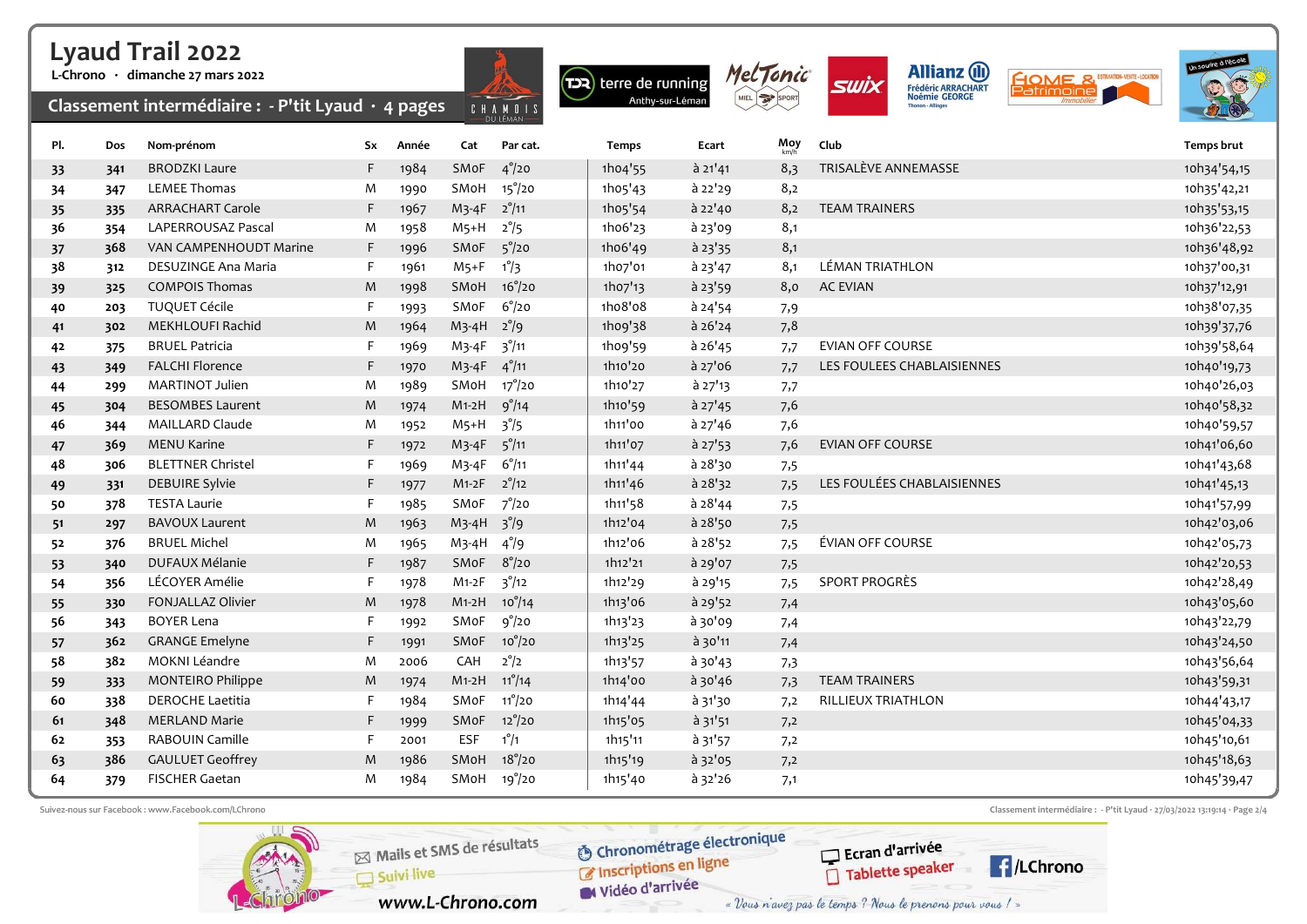L-Chrono · dimanche 27 mars 2022

Classement intermédiaire : - P'tit Lyaud  $\cdot$  4 pages











| PI. | Dos | Nom-prénom                 | Sx | Année | Cat                     | Par cat.        | Temps                            | Ecart           | Moy | Club                        | Temps brut  |
|-----|-----|----------------------------|----|-------|-------------------------|-----------------|----------------------------------|-----------------|-----|-----------------------------|-------------|
| 65  | 360 | <b>UVENARD Sylvie</b>      | F. | 1967  | $M3-4F$                 | $7^{\circ}/11$  | 1h15'47                          | $\hat{a}$ 32'33 | 7,1 |                             | 10h45'46,53 |
| 66  | 361 | <b>UVENARD Thierry</b>     | M  | 1964  | M3-4H                   | $5^{\circ}/9$   | 1h15'50                          | à 32'36         | 7,1 |                             | 10h45'49,24 |
| 67  | 389 | FILLON Jean-Baptiste       | M  | 1961  | $M5+H$                  | $4^{\circ}/5$   | 1h16'10                          | à 32'56         | 7,1 |                             | 10h46'09,85 |
| 68  | 381 | JEAN Cyrielle              | F. | 1984  | SMoF                    | $13^{\circ}/20$ | 1h17'00                          | à 33'46         | 7,0 |                             | 10h46'59,87 |
| 69  | 372 | <b>BOUILLEZ Thierry</b>    | M  | 1970  | $M3-4H$                 | $6^{\circ}/9$   | 1h17'04                          | à 33'50         | 7,0 |                             | 10h47'03,04 |
| 70  | 336 | <b>LEMAIRE Aurélie</b>     | F. | 1982  | $M1-2F$                 | $4^{\circ}/12$  | 1h17'16                          | à 34'02         | 7,0 | FOULÉES CHABLAISIENNES      | 10h47'15,38 |
| 71  | 313 | <b>DOUCEY Gisele</b>       | F. | 1962  | $M5+F$                  | $2^{\circ}/3$   | 1h17'34                          | à 34'20         | 7,0 | THONON AC                   | 10h47'33,56 |
| 72  | 391 | DUJOUX ROSSE Angelique     | F. | 1982  | $M1-2F$                 | $5^{\circ}/12$  | 1h17'43                          | à 34'29         | 7,0 |                             | 10h47'42,27 |
| 73  | 373 | MARTINS DE ALMEIDA Mafalda | F. | 1977  | $M1-2F$                 | $6^{\circ}/12$  | 1h18'24                          | $a$ 35'10       | 6,9 | <b>TEAM TRAINERS</b>        | 10h48'23,21 |
| 74  | 374 | <b>SZWARC Caroline</b>     | F  | 1967  | $M3-4F$                 | $8^{\circ}/11$  | 1h18'24                          | à 35'10         | 6,9 | <b>TEAM TRAINERS</b>        | 10h48'23,46 |
| 75  | 363 | <b>HUGON Laetitia</b>      | F. | 1973  | $M1-2F$                 | $7^{\circ}/12$  | 1h19'34                          | à 36'20         | 6,8 |                             | 10h49'33,44 |
| 76  | 377 | <b>GIEGEL Bastien</b>      | M  | 1987  | SMoH                    | $20^{\circ}/20$ | 1h20'42                          | $a$ 37'28       | 6,7 |                             | 10h50'41,95 |
| 77  | 339 | <b>MATHIS Lionel</b>       | M  | 1980  | $M1-2H$ $12^{\circ}/14$ |                 | 1h20'53                          | $a$ 37'39       | 6,7 |                             | 10h50'52,67 |
| 78  | 399 | VANDUYSE Christophe        | M  | 1971  | $M3-4H$                 | $7^\circ/9$     | 1h <sub>21</sub> ' <sub>27</sub> | à 38'13         | 6,6 | <b>TEAM HAMON</b>           | 10h51'26,64 |
| 79  | 309 | <b>PLANCHAND Gael</b>      | M  | 1970  | $M3-4H$                 | $8^\circ$ /9    | 1h21'30                          | $a$ 38'16       | 6,6 |                             | 10h51'29,57 |
| 80  | 390 | <b>GRISONI Gilles</b>      | M  | 1981  | $M1-2H$                 | $13^{\circ}/14$ | 1h21'57                          | $a$ 38'43       | 6,6 |                             | 10h51'56,43 |
| 81  | 322 | <b>WOUTERS Annette</b>     | F. | 1974  | $M1-2F$                 | $8^{\circ}/12$  | 1h21'59                          | $a$ 38'45       | 6,6 |                             | 10h51'58,85 |
| 82  | 385 | <b>GAULUET Vanessa</b>     | F. | 1988  | SMoF                    | $14^{\circ}/20$ | 1h22'05                          | à 38'51         | 6,6 |                             | 10h52'04,43 |
| 83  | 365 | <b>SEYVE Morgane</b>       | F. | 1989  | SMoF                    | $15^{\circ}/20$ | 1h22'43                          | à 39'29         | 6,5 |                             | 10h52'42,99 |
| 84  | 346 | <b>KLEIN Ludivine</b>      | F  | 1980  | $M1-2F$                 | $9^\circ/12$    | 1h23'13                          | à 39'59         | 6,5 |                             | 10h53'12,09 |
| 85  | 383 | <b>STOCLIN Martine</b>     | F. | 1972  | $M_3 - 4F$              | $9^{\circ}/11$  | 1h23'20                          | à 40'06         | 6,5 |                             | 10h53'19,62 |
| 86  | 305 | <b>THIRIET Camille</b>     | F  | 1985  | SMoF                    | $16^{\circ}/20$ | 1h24'58                          | $a$ 41'44       | 6,4 |                             | 10h54'57,35 |
| 87  | 370 | <b>HARRANG Estelle</b>     | F. | 1986  | SMoF                    | $17^{\circ}/20$ | 1h26'21                          | $\hat{a}$ 43'07 | 6,3 | LES FOULÉES CHABLAISIENNES  | 10h56'20,26 |
| 88  | 388 | ALLITT FUSTER Françoise    | F  | 1964  | $M3-4F$                 | $10^{\circ}/11$ | 1h26'22                          | $a_{43}$ '08    | 6,3 | LES FOULÉES CHABLAISIENNES  | 10h56'21,73 |
| 89  | 393 | <b>LEXTRAT Cécile</b>      | F. | 1979  | $M1-2F$                 | $10^{\circ}/12$ | 1h27'37                          | $a$ 44'23       | 6,2 |                             | 10h57'36,39 |
| 90  | 334 | <b>LECLERC Severine</b>    | F. | 1978  | $M1-2F$                 | $11^{\circ}/12$ | 1h27'43                          | à 44'29         | 6,2 | <b>TEAM TRAINERS</b>        | 10h57'42,44 |
| 91  | 248 | <b>BOUCLY Nicolas</b>      | M  | 1978  | $M1-2H$                 | $14^{\circ}/14$ | 1h29'19                          | $a$ 46'05       | 6,1 |                             | 10h59'18,11 |
| 92  | 332 | JACQUOT Elise              | F  | 1987  | SMoF                    | $18^{\circ}/20$ | 1h29'38                          | $a$ 46'24       | 6,0 | <b>TEAM TRAINERS</b>        | 10h59'37,54 |
| 93  | 329 | PERILLAT Marion            | F. | 1989  | SMoF                    | 19°/20          | 1h29'40                          | $a$ 46'26       | 6,0 |                             | 10h59'39,02 |
| 94  | 380 | LUYPAERT-EDMOND Fabienne   | F. | 1968  | $M_3 - 4F$              | $11^{\circ}/11$ | 1h30'36                          | $a$ 47'22       | 6,0 | <b>CLUB TRIATHLON LEMAN</b> | 11h00'35,80 |
| 95  | 298 | <b>BAVOUX Pierre</b>       | M  | 1959  | $M5+H$                  | $5^{\circ}/5$   | 1h30'47                          | $a$ 47'33       | 6,0 |                             | 11hoo'46,76 |
| 96  | 359 | <b>CARDEAL Sonia</b>       | F. | 1959  | $M5+F$                  | $3^{\circ}/3$   | 1h59'27                          | à 1h16'13       | 4,5 | T.R.T. MONTHEY              | 11h29'26,26 |

Suivez-nous sur Facebook : www.Facebook.com/LChrono Classement intermédiaire : - P'tit Lyaud · 27/03/2022 13:19:15 · Page 3/4

**P**/LChrono



O Chronométrage électronique Chronomediago Widéo d'arrivée

« Vous n'avez pas le temps ? Nous le prenons pour vous ! »

Ecran d'arrivée

Tablette speaker